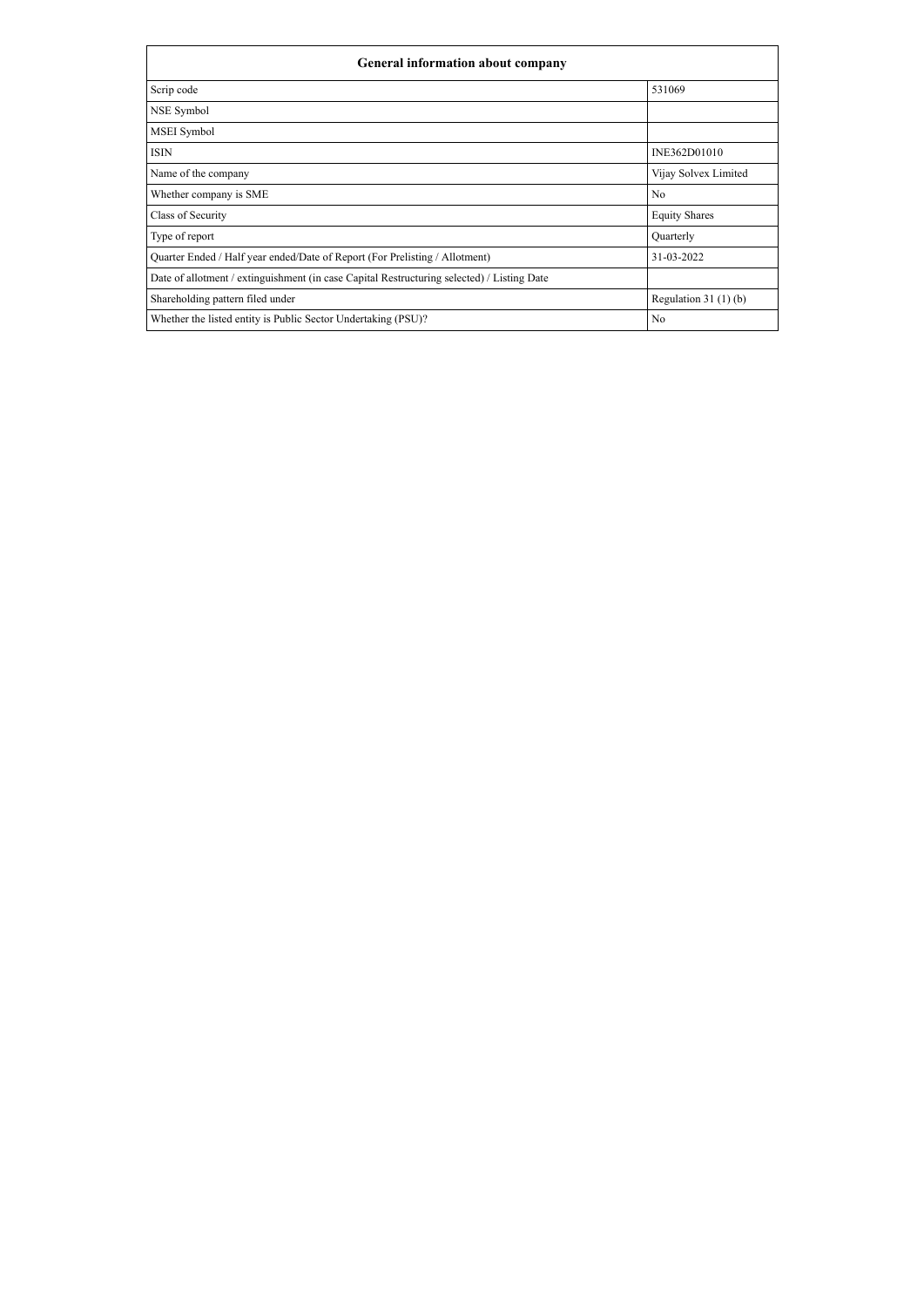|                | <b>Declaration</b>                                                                        |                |                                |                       |                             |  |  |  |  |  |  |  |
|----------------|-------------------------------------------------------------------------------------------|----------------|--------------------------------|-----------------------|-----------------------------|--|--|--|--|--|--|--|
| Sr.<br>No.     | Particular                                                                                | Yes/No         | Promoter and<br>Promoter Group | Public<br>shareholder | Non Promoter-<br>Non Public |  |  |  |  |  |  |  |
|                | Whether the Listed Entity has issued any partly paid up shares?                           | No             | N <sub>0</sub>                 | N <sub>0</sub>        | N <sub>0</sub>              |  |  |  |  |  |  |  |
| $\overline{2}$ | Whether the Listed Entity has issued any Convertible Securities                           | N <sub>0</sub> | N <sub>0</sub>                 | N <sub>0</sub>        | N <sub>0</sub>              |  |  |  |  |  |  |  |
| 3              | Whether the Listed Entity has issued any Warrants?                                        | No             | N <sub>0</sub>                 | N <sub>0</sub>        | N <sub>0</sub>              |  |  |  |  |  |  |  |
| $\overline{4}$ | Whether the Listed Entity has any shares against which<br>depository receipts are issued? | N <sub>0</sub> | N <sub>0</sub>                 | N <sub>0</sub>        | N <sub>0</sub>              |  |  |  |  |  |  |  |
| 5              | Whether the Listed Entity has any shares in locked-in?                                    | Yes            | Yes                            | Yes                   | N <sub>0</sub>              |  |  |  |  |  |  |  |
| 6              | Whether any shares held by promoters are pledge or otherwise<br>encumbered?               | N <sub>0</sub> | N <sub>0</sub>                 |                       |                             |  |  |  |  |  |  |  |
| $\overline{7}$ | Whether company has equity shares with differential voting<br>rights?                     | N <sub>0</sub> | N <sub>0</sub>                 | N <sub>0</sub>        | N <sub>0</sub>              |  |  |  |  |  |  |  |
| 8              | Whether the listed entity has any significant beneficial owner?                           | Yes            |                                |                       |                             |  |  |  |  |  |  |  |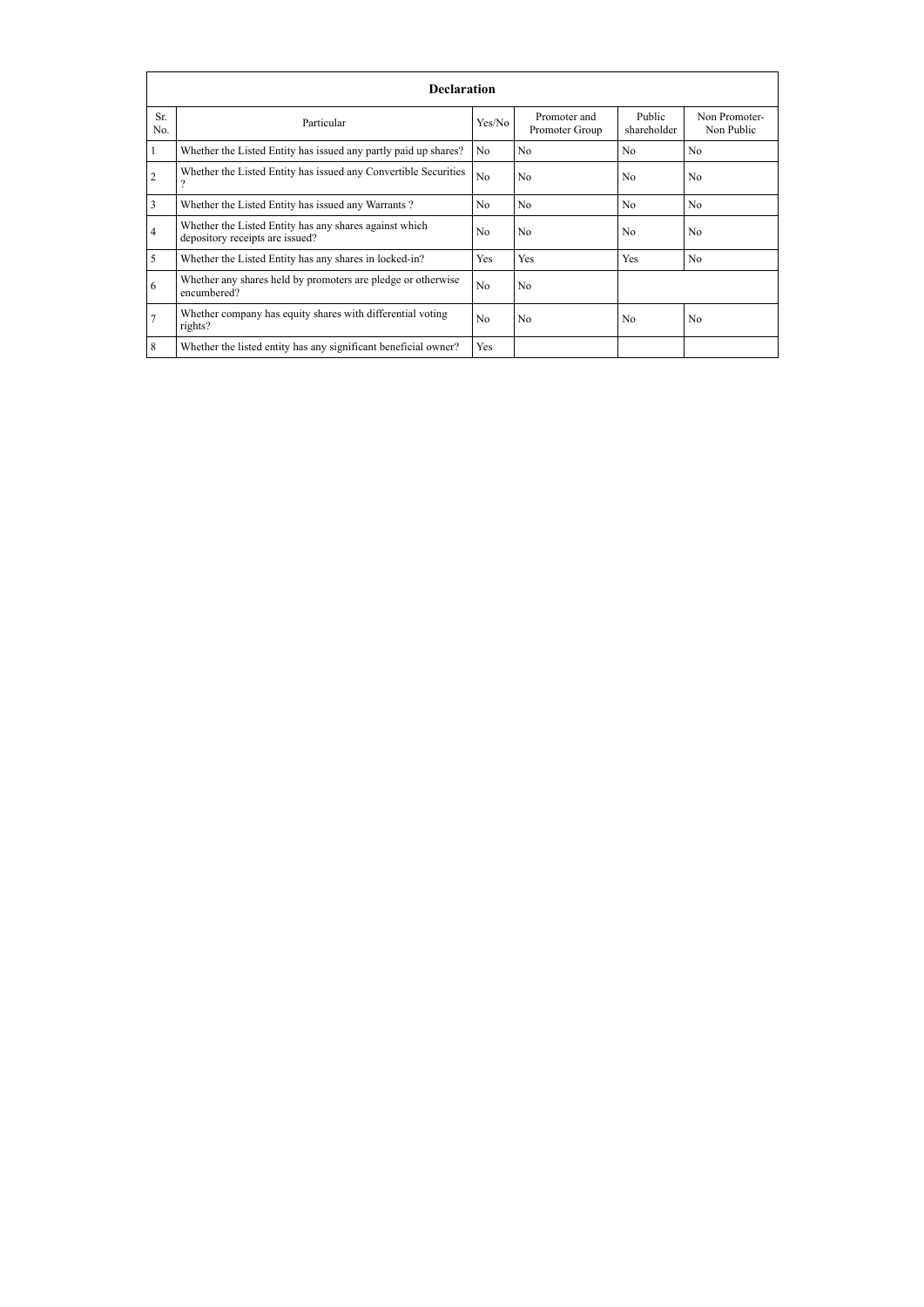|                 | Table I - Summary Statement holding of specified securities |              |                       |                   |                          |                              |                                          |                                                                  |               |                           |                     |  |  |
|-----------------|-------------------------------------------------------------|--------------|-----------------------|-------------------|--------------------------|------------------------------|------------------------------------------|------------------------------------------------------------------|---------------|---------------------------|---------------------|--|--|
| Category<br>(I) | Category                                                    | Nos. Of      | No. of<br>fully paid  | No. Of<br>Partly  | No. Of<br>shares         | Total nos<br>shares          | Shareholding as a<br>$%$ of total no of  | Number of Voting Rights held in each<br>class of securities (IX) |               |                           |                     |  |  |
|                 | of<br>shareholder                                           | shareholders | up equity             | paid-up<br>equity | underlying<br>Depository | held (VII)                   | shares (calculated<br>as per SCRR, 1957) |                                                                  |               | No of Voting (XIV) Rights | Total as a          |  |  |
|                 | (II)                                                        | (III)        | shares<br>held $(IV)$ | shares<br>held(V) | Receipts<br>(VI)         | $= (IV) +$<br>$(V)$ + $(VI)$ | (VIII) As a % of<br>$(A+B+C2)$           | Class<br>eg: $X$                                                 | Class<br>eg:y | Total                     | $%$ of<br>$(A+B+C)$ |  |  |
| (A)             | Promoter<br>&<br>Promoter<br>Group                          | 22           | 2117996               |                   |                          | 2117996                      | 66.16                                    | 2117996                                                          |               | 2117996                   | 66.16               |  |  |
| (B)             | Public                                                      | 4960         | 1083267               |                   |                          | 1083267                      | 33.84                                    | 1083267                                                          |               | 1083267                   | 33.84               |  |  |
| (C)             | Non<br>Promoter-<br>Non Public                              |              |                       |                   |                          |                              |                                          |                                                                  |               |                           |                     |  |  |
| (C1)            | <b>Shares</b><br>underlying<br><b>DRs</b>                   |              |                       |                   |                          |                              |                                          |                                                                  |               |                           |                     |  |  |
| (C2)            | Shares held<br>by<br>Employee<br>Trusts                     |              |                       |                   |                          |                              |                                          |                                                                  |               |                           |                     |  |  |
|                 | Total                                                       | 4982         | 3201263               |                   |                          | 3201263                      | 100                                      | 3201263                                                          |               | 3201263                   | 100                 |  |  |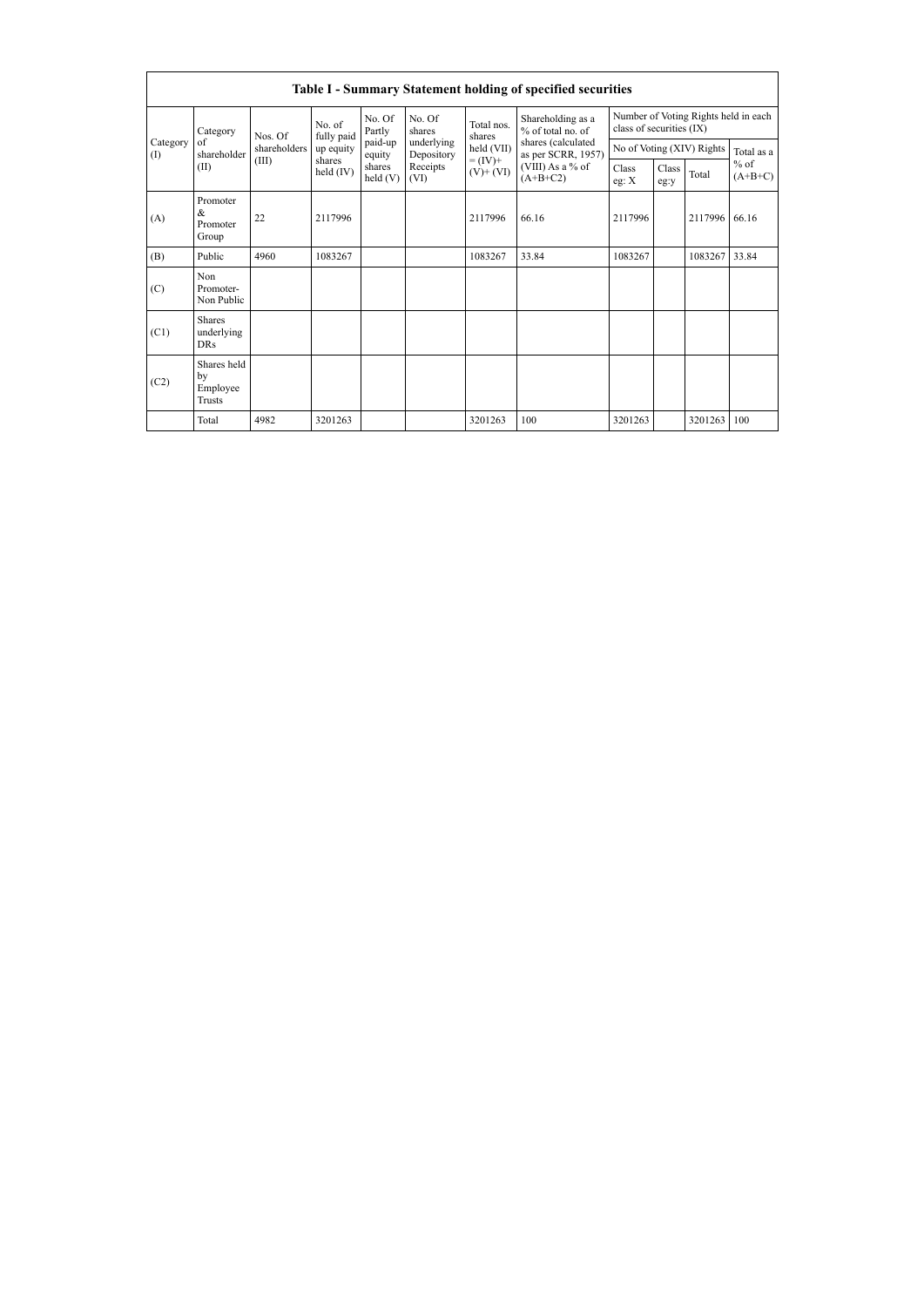| <b>Table I - Summary Statement holding of specified securities</b> |                                                |                                                                                          |                                                                             |                                                                                                               |                                                                                                                                                                               |                                        |                                                  |                                                                               |                                                  |                                       |  |  |
|--------------------------------------------------------------------|------------------------------------------------|------------------------------------------------------------------------------------------|-----------------------------------------------------------------------------|---------------------------------------------------------------------------------------------------------------|-------------------------------------------------------------------------------------------------------------------------------------------------------------------------------|----------------------------------------|--------------------------------------------------|-------------------------------------------------------------------------------|--------------------------------------------------|---------------------------------------|--|--|
| Category<br>(1)                                                    | Category<br>of<br>shareholder<br>(II)          | No. Of<br><b>Shares</b><br>Underlying<br>Outstanding<br>convertible<br>securities<br>(X) | No. of<br><b>Shares</b><br>Underlying<br>Outstanding<br>Warrants<br>$(X_i)$ | No. Of Shares<br>Underlying<br>Outstanding<br>convertible<br>securities and<br>No. Of<br>Warrants (Xi)<br>(a) | Shareholding, as a %<br>assuming full<br>conversion of<br>convertible securities<br>(as a percentage of<br>diluted share capital)<br>$(XI)=(VII)+(X) As a$<br>% of $(A+B+C2)$ | Number of<br>Locked in<br>shares (XII) |                                                  | Number of<br><b>Shares</b><br>pledged or<br>otherwise<br>encumbered<br>(XIII) |                                                  | Number of<br>equity shares<br>held in |  |  |
|                                                                    |                                                |                                                                                          |                                                                             |                                                                                                               |                                                                                                                                                                               | N <sub>0</sub><br>(a)                  | As a<br>$%$ of<br>total<br>Shares<br>held<br>(b) | No.<br>(a)                                                                    | As a<br>$%$ of<br>total<br>Shares<br>held<br>(b) | dematerialized<br>form $(XIV)$        |  |  |
| (A)                                                                | Promoter<br>&<br>Promoter<br>Group             |                                                                                          |                                                                             |                                                                                                               | 66.16                                                                                                                                                                         | 7126                                   | 0.34                                             |                                                                               |                                                  | 2086976                               |  |  |
| (B)                                                                | Public                                         |                                                                                          |                                                                             |                                                                                                               | 33.84                                                                                                                                                                         | 6926                                   | 0.64                                             |                                                                               |                                                  | 482034                                |  |  |
| (C)                                                                | Non<br>Promoter-<br>Non Public                 |                                                                                          |                                                                             |                                                                                                               |                                                                                                                                                                               |                                        |                                                  |                                                                               |                                                  |                                       |  |  |
| (C1)                                                               | <b>Shares</b><br>underlying<br><b>DRs</b>      |                                                                                          |                                                                             |                                                                                                               |                                                                                                                                                                               |                                        |                                                  |                                                                               |                                                  |                                       |  |  |
| (C2)                                                               | Shares held<br>by<br>Employee<br><b>Trusts</b> |                                                                                          |                                                                             |                                                                                                               |                                                                                                                                                                               |                                        |                                                  |                                                                               |                                                  |                                       |  |  |
|                                                                    | Total                                          |                                                                                          |                                                                             |                                                                                                               | 100                                                                                                                                                                           | 14052                                  | 0.44                                             |                                                                               |                                                  | 2569010                               |  |  |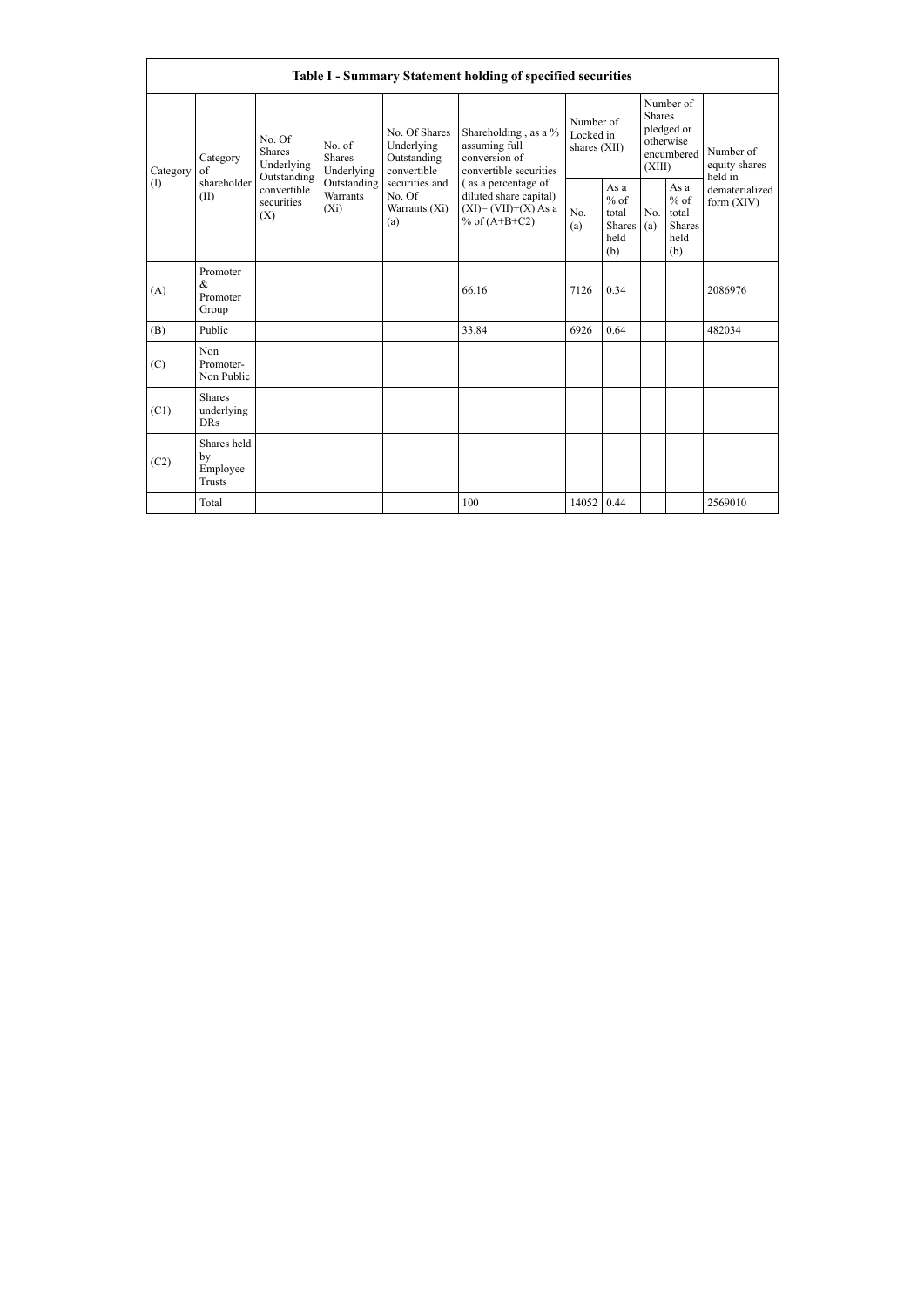| Table II - Statement showing shareholding pattern of the Promoter and Promoter Group        |                                                                                                                     |                         |                            |                       |                                    |                             |                                              |                           |               |                                                                  |                                 |  |  |
|---------------------------------------------------------------------------------------------|---------------------------------------------------------------------------------------------------------------------|-------------------------|----------------------------|-----------------------|------------------------------------|-----------------------------|----------------------------------------------|---------------------------|---------------|------------------------------------------------------------------|---------------------------------|--|--|
|                                                                                             |                                                                                                                     |                         | No. of                     | No. Of<br>Partly      | No. Of                             | Total<br>nos.               | Shareholding<br>as a % of total              |                           |               | Number of Voting Rights held in<br>each class of securities (IX) |                                 |  |  |
| Sr.                                                                                         | Category & Name<br>of the Shareholders<br>(1)                                                                       | Nos. Of<br>shareholders | fully<br>paid up<br>equity | paid-<br>up<br>equity | shares<br>underlying<br>Depository | shares<br>held<br>$(VII) =$ | no. of shares<br>(calculated as<br>per SCRR, | No of Voting (XIV) Rights |               |                                                                  | Total<br>as a %                 |  |  |
|                                                                                             |                                                                                                                     | (III)                   | shares<br>held<br>(IV)     | shares<br>held<br>(V) | Receipts<br>(VI)                   | $(IV)+$<br>$(V)$ +<br>(VI)  | 1957) (VIII) As<br>a % of<br>$(A+B+C2)$      | Class<br>eg: X            | Class<br>eg:y | Total                                                            | of<br>Total<br>Voting<br>rights |  |  |
| A                                                                                           | Table II - Statement showing shareholding pattern of the Promoter and Promoter Group                                |                         |                            |                       |                                    |                             |                                              |                           |               |                                                                  |                                 |  |  |
| (1)                                                                                         | Indian                                                                                                              |                         |                            |                       |                                    |                             |                                              |                           |               |                                                                  |                                 |  |  |
| (a)                                                                                         | Individuals/Hindu<br>undivided Family                                                                               | 14                      | 1193358                    |                       |                                    | 1193358                     | 37.28                                        | 1193358                   |               | 1193358                                                          | 37.28                           |  |  |
| (d)                                                                                         | Any Other<br>(specify)                                                                                              | 8                       | 924638                     |                       |                                    | 924638                      | 28.88                                        | 924638                    |               | 924638                                                           | 28.88                           |  |  |
| Sub-Total (A)<br>(1)                                                                        |                                                                                                                     | 22                      | 2117996                    |                       |                                    | 2117996                     | 66.16                                        | 2117996                   |               | 2117996                                                          | 66.16                           |  |  |
| (2)                                                                                         | Foreign                                                                                                             |                         |                            |                       |                                    |                             |                                              |                           |               |                                                                  |                                 |  |  |
| Total<br>Shareholding<br>of Promoter<br>and Promoter<br>Group $(A)=$<br>$(A)(1)+(A)$<br>(2) |                                                                                                                     | 22                      | 2117996                    |                       |                                    | 2117996                     | 66.16                                        | 2117996                   |               | 2117996                                                          | 66.16                           |  |  |
| B                                                                                           | Table III - Statement showing shareholding pattern of the Public shareholder                                        |                         |                            |                       |                                    |                             |                                              |                           |               |                                                                  |                                 |  |  |
| (1)                                                                                         | Institutions                                                                                                        |                         |                            |                       |                                    |                             |                                              |                           |               |                                                                  |                                 |  |  |
| (e)                                                                                         | Foreign Portfolio<br>Investors                                                                                      | $\mathbf{1}$            | 806                        |                       |                                    | 806                         | 0.03                                         | 806                       |               | 806                                                              | 0.03                            |  |  |
| Sub-Total (B)<br>(1)                                                                        |                                                                                                                     | 1                       | 806                        |                       |                                    | 806                         | 0.03                                         | 806                       |               | 806                                                              | 0.03                            |  |  |
| (3)                                                                                         | Non-institutions                                                                                                    |                         |                            |                       |                                    |                             |                                              |                           |               |                                                                  |                                 |  |  |
| (a(i))                                                                                      | Individuals -<br>i.Individual<br>shareholders<br>holding nominal<br>share capital up to<br>Rs. 2 lakhs.             | 4811                    | 241979                     |                       |                                    | 241979                      | 7.56                                         | 241979                    |               | 241979                                                           | 7.56                            |  |  |
| (a(ii))                                                                                     | Individuals - ii.<br>Individual<br>shareholders<br>holding nominal<br>share capital in<br>excess of Rs. 2<br>lakhs. | 7                       | 475876                     |                       |                                    | 475876                      | 14.87                                        | 475876                    |               | 475876                                                           | 14.87                           |  |  |
| (e)                                                                                         | Any Other<br>(specify)                                                                                              | 141                     | 364606                     |                       |                                    | 364606                      | 11.39                                        | 364606                    |               | 364606                                                           | 11.39                           |  |  |
| Sub-Total (B)<br>(3)                                                                        |                                                                                                                     | 4959                    | 1082461                    |                       |                                    | 1082461                     | 33.81                                        | 1082461                   |               | 1082461                                                          | 33.81                           |  |  |
| <b>Total Public</b><br>Shareholding<br>$(B)=(B)(1)+$<br>$(B)(2)+(B)(3)$                     |                                                                                                                     | 4960                    | 1083267                    |                       |                                    | 1083267                     | 33.84                                        | 1083267                   |               | 1083267                                                          | 33.84                           |  |  |
| С                                                                                           | Table IV - Statement showing shareholding pattern of the Non Promoter- Non Public shareholder                       |                         |                            |                       |                                    |                             |                                              |                           |               |                                                                  |                                 |  |  |
| Total (<br>$A+B+C2$ )                                                                       |                                                                                                                     | 4982                    | 3201263                    |                       |                                    | 3201263                     | 100                                          | 3201263                   |               | 3201263                                                          | 100                             |  |  |
| Total<br>$(A+B+C)$                                                                          |                                                                                                                     | 4982                    | 3201263                    |                       |                                    | 3201263                     | 100                                          | 3201263                   |               | 3201263                                                          | 100                             |  |  |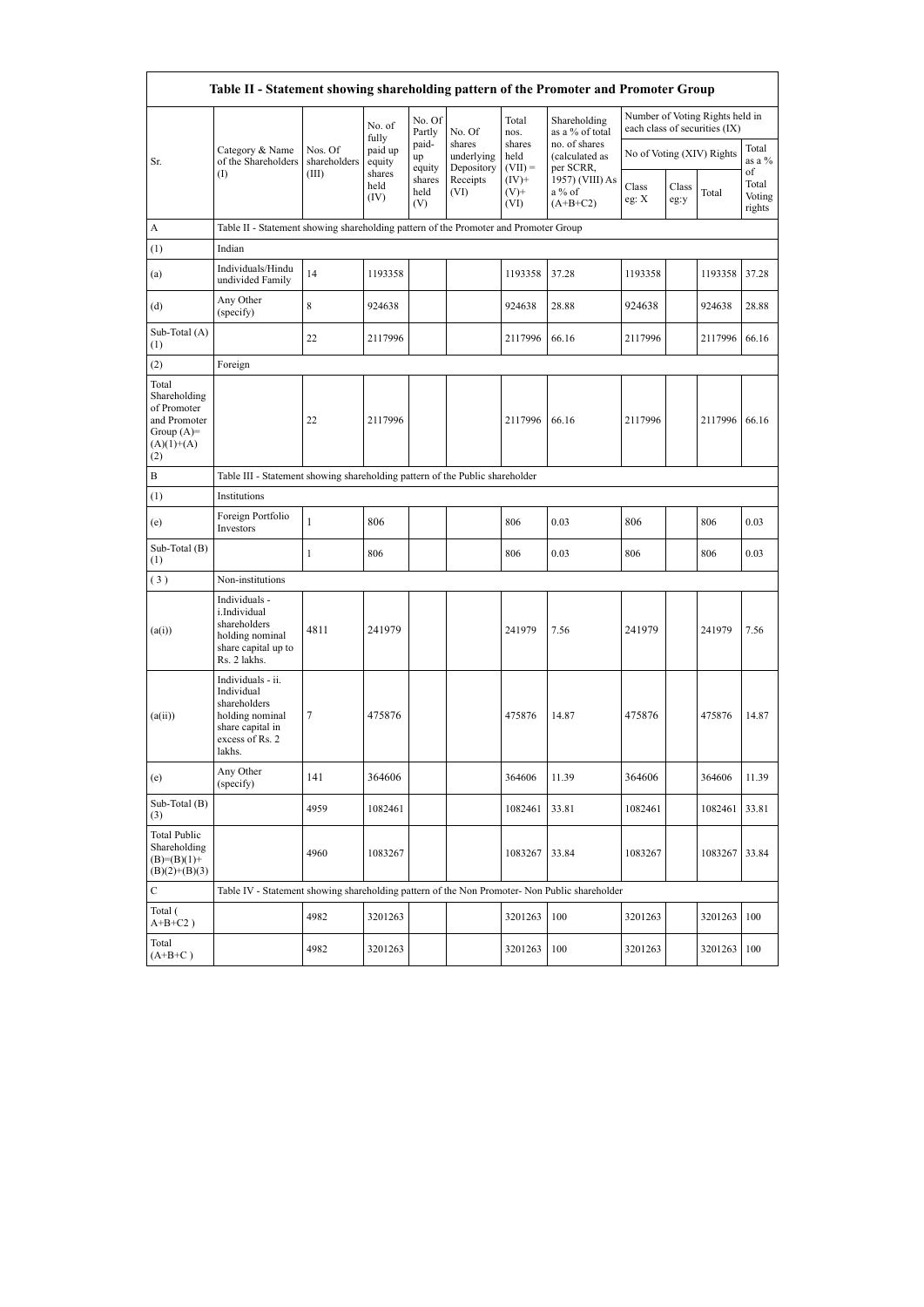| Table II - Statement showing shareholding pattern of the Promoter and Promoter Group        |                                                                                          |                                                  |                                                                 |                                                                                                                     |                                        |                                                  |            |                                                                  |                                         |  |  |  |  |
|---------------------------------------------------------------------------------------------|------------------------------------------------------------------------------------------|--------------------------------------------------|-----------------------------------------------------------------|---------------------------------------------------------------------------------------------------------------------|----------------------------------------|--------------------------------------------------|------------|------------------------------------------------------------------|-----------------------------------------|--|--|--|--|
|                                                                                             | No. Of<br><b>Shares</b><br>Underlying<br>Outstanding<br>convertible<br>securities<br>(X) | No. of<br><b>Shares</b>                          | No. Of Shares<br>Underlying<br>Outstanding                      | Shareholding, as a %<br>assuming full<br>conversion of                                                              | Number of<br>Locked in<br>shares (XII) |                                                  |            | Number of Shares<br>pledged or<br>otherwise<br>encumbered (XIII) | Number of<br>equity shares              |  |  |  |  |
| Sr.                                                                                         |                                                                                          | Underlying<br>Outstanding<br>Warrants<br>$(X_i)$ | convertible<br>securities and<br>No. Of<br>Warrants (Xi)<br>(a) | convertible securities<br>(as a percentage of<br>diluted share capital)<br>$(XI)=(VII)+(X) As a$<br>% of $(A+B+C2)$ | No.<br>(a)                             | As a<br>$%$ of<br>total<br>Shares<br>held<br>(b) | No.<br>(a) | As a % of total<br>Shares held<br>(b)                            | held in<br>dematerialized<br>form (XIV) |  |  |  |  |
| A                                                                                           |                                                                                          |                                                  |                                                                 | Table II - Statement showing shareholding pattern of the Promoter and Promoter Group                                |                                        |                                                  |            |                                                                  |                                         |  |  |  |  |
| (1)                                                                                         | Indian                                                                                   |                                                  |                                                                 |                                                                                                                     |                                        |                                                  |            |                                                                  |                                         |  |  |  |  |
| (a)                                                                                         |                                                                                          |                                                  |                                                                 | 37.28                                                                                                               | 3126                                   | 0.26                                             |            |                                                                  | 1162338                                 |  |  |  |  |
| (d)                                                                                         |                                                                                          |                                                  |                                                                 | 28.88                                                                                                               | 4000                                   | 0.43                                             |            |                                                                  | 924638                                  |  |  |  |  |
| Sub-Total (A)<br>(1)                                                                        |                                                                                          |                                                  |                                                                 | 66.16                                                                                                               | 7126                                   | 0.34                                             |            |                                                                  | 2086976                                 |  |  |  |  |
| (2)                                                                                         | Foreign                                                                                  |                                                  |                                                                 |                                                                                                                     |                                        |                                                  |            |                                                                  |                                         |  |  |  |  |
| Total<br>Shareholding<br>of Promoter<br>and Promoter<br>Group $(A)=$<br>$(A)(1)+(A)$<br>(2) |                                                                                          |                                                  |                                                                 | 66.16                                                                                                               | 7126                                   | 0.34                                             |            |                                                                  | 2086976                                 |  |  |  |  |
| $\overline{B}$                                                                              |                                                                                          |                                                  |                                                                 | Table III - Statement showing shareholding pattern of the Public shareholder                                        |                                        |                                                  |            |                                                                  |                                         |  |  |  |  |
| (1)                                                                                         | Institutions                                                                             |                                                  |                                                                 |                                                                                                                     |                                        |                                                  |            |                                                                  |                                         |  |  |  |  |
| (e)                                                                                         |                                                                                          |                                                  |                                                                 | 0.03                                                                                                                | $\boldsymbol{0}$                       | $\mathbf{0}$                                     |            |                                                                  | 806                                     |  |  |  |  |
| Sub-Total (B)<br>(1)                                                                        |                                                                                          |                                                  |                                                                 | 0.03                                                                                                                | $\mathbf{0}$                           | $\mathbf{0}$                                     |            |                                                                  | 806                                     |  |  |  |  |
| (3)                                                                                         | Non-institutions                                                                         |                                                  |                                                                 |                                                                                                                     |                                        |                                                  |            |                                                                  |                                         |  |  |  |  |
| (a(i))                                                                                      |                                                                                          |                                                  |                                                                 | 7.56                                                                                                                | $\mathbf{0}$                           | $\mathbf{0}$                                     |            |                                                                  | 136298                                  |  |  |  |  |
| (a(ii))                                                                                     |                                                                                          |                                                  |                                                                 | 14.87                                                                                                               | 4426                                   | 0.93                                             |            |                                                                  | $\boldsymbol{0}$                        |  |  |  |  |
| (e)                                                                                         |                                                                                          |                                                  |                                                                 | 11.39                                                                                                               | 2500                                   | 0.69                                             |            |                                                                  | 344930                                  |  |  |  |  |
| Sub-Total (B)<br>(3)                                                                        |                                                                                          |                                                  |                                                                 | 33.81                                                                                                               | 6926                                   | 0.64                                             |            |                                                                  | 481228                                  |  |  |  |  |
| <b>Total Public</b><br>Shareholding<br>$(B)= (B)(1) +$<br>$(B)(2)+(B)(3)$                   |                                                                                          |                                                  |                                                                 | 33.84                                                                                                               | 6926                                   | 0.64                                             |            |                                                                  | 482034                                  |  |  |  |  |
| $\mathcal{C}$                                                                               |                                                                                          |                                                  |                                                                 | Table IV - Statement showing shareholding pattern of the Non Promoter- Non Public shareholder                       |                                        |                                                  |            |                                                                  |                                         |  |  |  |  |
| Total (<br>$A+B+C2$ )                                                                       |                                                                                          |                                                  |                                                                 | 100                                                                                                                 | 14052                                  | 0.44                                             |            |                                                                  | 2569010                                 |  |  |  |  |
| Total<br>$(A+B+C)$                                                                          |                                                                                          |                                                  |                                                                 | 100                                                                                                                 | 14052                                  | 0.44                                             |            |                                                                  | 2569010                                 |  |  |  |  |
|                                                                                             |                                                                                          |                                                  |                                                                 | Disclosure of notes in case of promoter holiding in dematerialsed form is less than 100 percentage                  |                                        |                                                  |            | Textual<br>Information $(1)$                                     |                                         |  |  |  |  |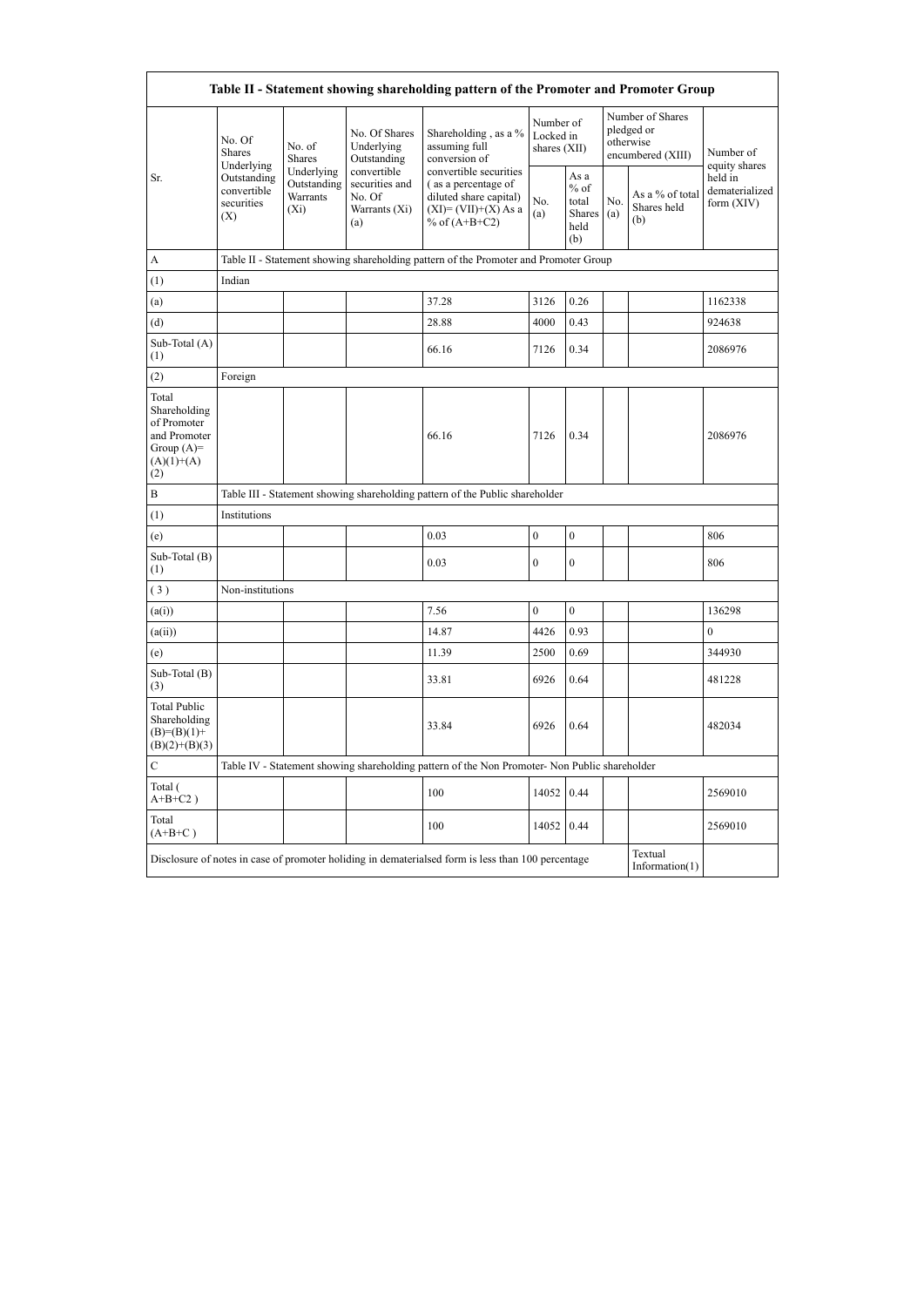| <b>Text Block</b>     |                                                                                                                                                                                                                                                                                                                                                                                                                                                                                                                                                                                                                                                                                                                                                   |  |  |  |  |  |  |
|-----------------------|---------------------------------------------------------------------------------------------------------------------------------------------------------------------------------------------------------------------------------------------------------------------------------------------------------------------------------------------------------------------------------------------------------------------------------------------------------------------------------------------------------------------------------------------------------------------------------------------------------------------------------------------------------------------------------------------------------------------------------------------------|--|--|--|--|--|--|
| Textual Information() | As on 31.03.2022, 20,86,976 (98.54% of the total promoter and promoter group holding) equity shares<br>are held in dematerialized form out of $21,17,996$ (66.16% of total capital) equity shares held under the<br>Promoter and Promoter Group. At present only 31,020 (1.46% of the total promoter and promoter group<br>holding) equity shares are held in physical form under the promoter and promoter group. As informed by<br>the said member of promoter group, due to death of its Karta Late Shri Niranjan Lal Data the shares<br>could not be dematerialized due to dispute between all the present coparceners. As and when some<br>concurrence will be made between the cooparceners, the same will be dematerialized by the member. |  |  |  |  |  |  |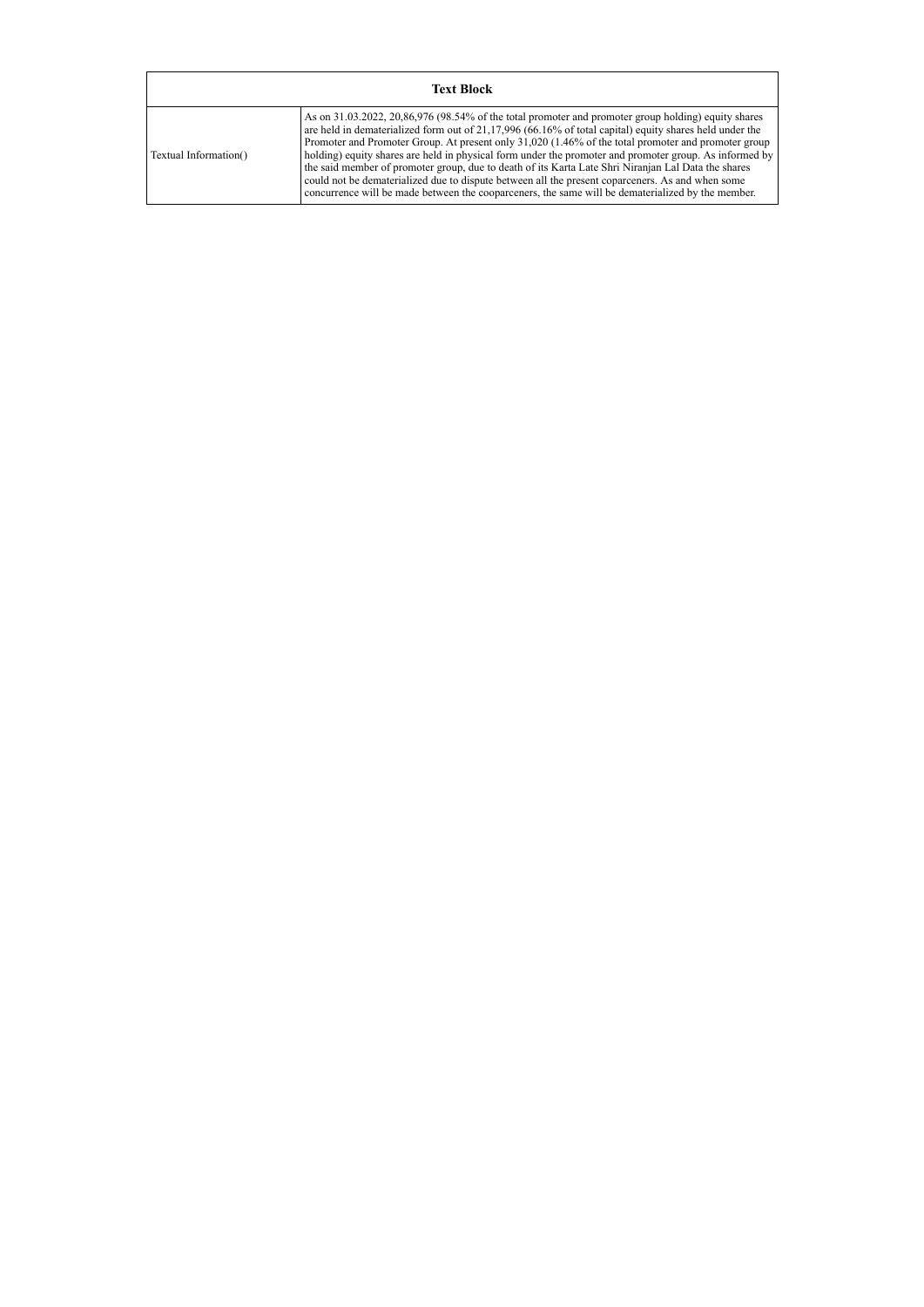| Individuals/Hindu undivided Family                                                                                                                                                       |                   |                                             |                                            |                               |                                               |                             |                         |  |  |  |  |
|------------------------------------------------------------------------------------------------------------------------------------------------------------------------------------------|-------------------|---------------------------------------------|--------------------------------------------|-------------------------------|-----------------------------------------------|-----------------------------|-------------------------|--|--|--|--|
| Searial No.                                                                                                                                                                              | $\mathbf{1}$      | $\overline{c}$                              | 3                                          | $\overline{4}$                | 5                                             | 6                           | $\overline{7}$          |  |  |  |  |
| Name of the<br>Shareholders (I)                                                                                                                                                          | <b>VIJAY DATA</b> | <b>DAYA</b><br><b>KISHAN</b><br><b>DATA</b> | <b>NIRANJAN</b><br><b>LAL DATA</b><br>HUF. | <b>SAURABH</b><br><b>DATA</b> | <b>GANGADEEN</b><br>VIJAY<br><b>KUMAR HUF</b> | <b>NIRANJAN</b><br>LAL DATA | <b>SURBHI</b><br>GUPTA. |  |  |  |  |
| PAN(II)                                                                                                                                                                                  | AAQPD7662K        | ACYPD2260R                                  | AABHN1709G                                 | AENPD5795G                    | AABHG2926E                                    | ACYPD2259E                  | AHHPD4825G              |  |  |  |  |
| No. of fully paid<br>up equity shares<br>held (IV)                                                                                                                                       | 284981            | 195876                                      | 128100                                     | 105750                        | 95880                                         | 87599                       | 84600                   |  |  |  |  |
| No. Of Partly paid-<br>up equity shares<br>held(V)                                                                                                                                       |                   |                                             |                                            |                               |                                               |                             |                         |  |  |  |  |
| No. Of shares<br>underlying<br>Depository<br>Receipts (VI)                                                                                                                               |                   |                                             |                                            |                               |                                               |                             |                         |  |  |  |  |
| Total nos. shares<br>held $(VII) = (IV) +$<br>$(V)+(VI)$                                                                                                                                 | 284981            | 195876                                      | 128100                                     | 105750                        | 95880                                         | 87599                       | 84600                   |  |  |  |  |
| Shareholding as a<br>% of total no. of<br>shares (calculated<br>as per SCRR,<br>1957) (VIII) As a<br>% of $(A+B+C2)$                                                                     | 8.9               | 6.12                                        | $\overline{4}$                             | 3.3                           | 3                                             | 2.74                        | 2.64                    |  |  |  |  |
| Number of Voting Rights held in each class of securities (IX)                                                                                                                            |                   |                                             |                                            |                               |                                               |                             |                         |  |  |  |  |
| Class eg:X                                                                                                                                                                               | 284981            | 195876                                      | 128100                                     | 105750                        | 95880                                         | 87599                       | 84600                   |  |  |  |  |
| Class eg:y                                                                                                                                                                               |                   |                                             |                                            |                               |                                               |                             |                         |  |  |  |  |
| Total                                                                                                                                                                                    | 284981            | 195876                                      | 128100                                     | 105750                        | 95880                                         | 87599                       | 84600                   |  |  |  |  |
| Total as a % of<br><b>Total Voting rights</b>                                                                                                                                            | 8.9               | 6.12                                        | $\overline{4}$                             | 3.3                           | 3                                             | 2.74                        | 2.64                    |  |  |  |  |
| No. Of Shares<br>Underlying<br>Outstanding<br>convertible<br>securities (X)                                                                                                              |                   |                                             |                                            |                               |                                               |                             |                         |  |  |  |  |
| No. of Shares<br>Underlying<br>Outstanding<br>Warrants (Xi)                                                                                                                              |                   |                                             |                                            |                               |                                               |                             |                         |  |  |  |  |
| No. Of Shares<br>Underlying<br>Outstanding<br>convertible<br>securities and No.<br>Of Warrants $(X_1)$<br>(a)                                                                            |                   |                                             |                                            |                               |                                               |                             |                         |  |  |  |  |
| Shareholding, as a<br>% assuming full<br>conversion of<br>convertible<br>securities (as a<br>percentage of<br>diluted share<br>capital) (XI)=<br>$(VII)+(Xi)(a)$ As a<br>% of $(A+B+C2)$ | 8.9               | 6.12                                        | 4                                          | 3.3                           | 3                                             | 2.74                        | 2.64                    |  |  |  |  |
| Number of Locked in shares (XII)                                                                                                                                                         |                   |                                             |                                            |                               |                                               |                             |                         |  |  |  |  |
| No. (a)                                                                                                                                                                                  | 3126              | $\mathbf{0}$                                | $\boldsymbol{0}$                           | $\boldsymbol{0}$              | $\mathbf{0}$                                  | $\boldsymbol{0}$            | $\boldsymbol{0}$        |  |  |  |  |
| As a % of total<br>Shares held (b)                                                                                                                                                       | 1.1               | $\overline{0}$                              | $\mathbf{0}$                               | $\boldsymbol{0}$              | $\overline{0}$                                | $\bf{0}$                    | $\boldsymbol{0}$        |  |  |  |  |
| Number of Shares pledged or otherwise encumbered (XIII)                                                                                                                                  |                   |                                             |                                            |                               |                                               |                             |                         |  |  |  |  |
| No. (a)<br>As a % of total                                                                                                                                                               |                   |                                             |                                            |                               |                                               |                             |                         |  |  |  |  |
| Shares held (b)                                                                                                                                                                          |                   |                                             |                                            |                               |                                               |                             |                         |  |  |  |  |
| Number of equity<br>shares held in<br>dematerialized<br>form (XIV)                                                                                                                       | 284981            | 195876                                      | 128100                                     | 105750                        | 95880                                         | 87599                       | 84600                   |  |  |  |  |
| Reason for not providing PAN                                                                                                                                                             |                   |                                             |                                            |                               |                                               |                             |                         |  |  |  |  |
| Reason for not<br>providing PAN                                                                                                                                                          |                   |                                             |                                            |                               |                                               |                             |                         |  |  |  |  |
| Shareholder type                                                                                                                                                                         | Promoter          | Promoter                                    | Promoter<br>Group                          | Promoter<br>Group             | Promoter<br>Group                             | Promoter                    | Promoter<br>Group       |  |  |  |  |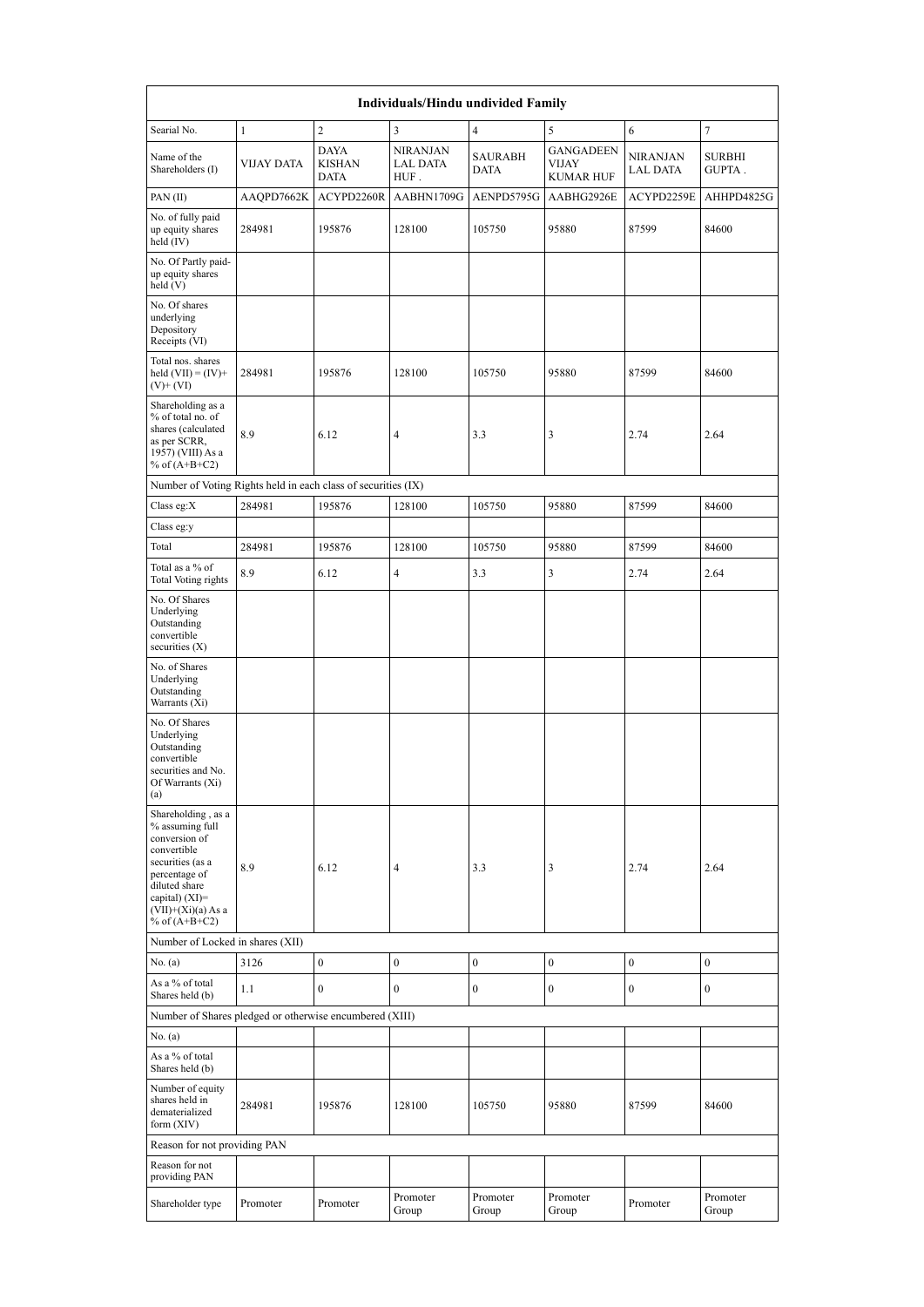| Individuals/Hindu undivided Family                                                                                                                                                       |                               |                           |                                      |                                           |                               |                               |                                               |  |  |  |  |
|------------------------------------------------------------------------------------------------------------------------------------------------------------------------------------------|-------------------------------|---------------------------|--------------------------------------|-------------------------------------------|-------------------------------|-------------------------------|-----------------------------------------------|--|--|--|--|
| Searial No.                                                                                                                                                                              | 8                             | 9                         | 10                                   | 11                                        | 12                            | 13                            | 14                                            |  |  |  |  |
| Name of the<br>Shareholders (I)                                                                                                                                                          | <b>GAYATRI</b><br><b>DATA</b> | <b>VIJAY DATA</b><br>HUF. | PYARE LAL<br><b>GANGADEEN</b><br>HUF | <b>DAYA</b><br><b>KISHAN</b><br>DATA HUF. | <b>DINESH</b><br><b>GUPTA</b> | <b>NIRMALA</b><br><b>DEVI</b> | <b>RAMESH</b><br><b>KUMAR</b><br><b>GUPTA</b> |  |  |  |  |
| PAN(II)                                                                                                                                                                                  | AAQPD7665Q                    | AAAHV5129F                | AACHP5620F                           | AAAHD4953R                                | CBSPG7838R                    | ADHPD7092B                    | ABVPG7953L                                    |  |  |  |  |
| No. of fully paid<br>up equity shares<br>held (IV)                                                                                                                                       | 76168                         | 57600                     | 31020                                | 28200                                     | 15000                         | 1384                          | 1200                                          |  |  |  |  |
| No. Of Partly paid-<br>up equity shares<br>held (V)                                                                                                                                      |                               |                           |                                      |                                           |                               |                               |                                               |  |  |  |  |
| No. Of shares<br>underlying<br>Depository<br>Receipts (VI)                                                                                                                               |                               |                           |                                      |                                           |                               |                               |                                               |  |  |  |  |
| Total nos. shares<br>held $(VII) = (IV) +$<br>$(V)$ + (VI)                                                                                                                               | 76168                         | 57600                     | 31020                                | 28200                                     | 15000                         | 1384                          | 1200                                          |  |  |  |  |
| Shareholding as a<br>% of total no. of<br>shares (calculated<br>as per SCRR,<br>1957) (VIII) As a<br>% of $(A+B+C2)$                                                                     | 2.38                          | 1.8                       | 0.97                                 | 0.88                                      | 0.47                          | 0.04                          | 0.04                                          |  |  |  |  |
| Number of Voting Rights held in each class of securities (IX)                                                                                                                            |                               |                           |                                      |                                           |                               |                               |                                               |  |  |  |  |
| Class eg: $X$                                                                                                                                                                            | 76168                         | 57600                     | 31020                                | 28200                                     | 15000                         | 1384                          | 1200                                          |  |  |  |  |
| Class eg:y                                                                                                                                                                               |                               |                           |                                      |                                           |                               |                               |                                               |  |  |  |  |
| Total                                                                                                                                                                                    | 76168                         | 57600                     | 31020                                | 28200                                     | 15000                         | 1384                          | 1200                                          |  |  |  |  |
| Total as a % of<br><b>Total Voting rights</b><br>No. Of Shares                                                                                                                           | 2.38                          | 1.8                       | 0.97                                 | 0.88                                      | 0.47                          | 0.04                          | 0.04                                          |  |  |  |  |
| Underlying<br>Outstanding<br>convertible<br>securities $(X)$                                                                                                                             |                               |                           |                                      |                                           |                               |                               |                                               |  |  |  |  |
| No. of Shares<br>Underlying<br>Outstanding<br>Warrants (Xi)                                                                                                                              |                               |                           |                                      |                                           |                               |                               |                                               |  |  |  |  |
| No. Of Shares<br>Underlying<br>Outstanding<br>convertible<br>securities and No.<br>Of Warrants (Xi)<br>(a)                                                                               |                               |                           |                                      |                                           |                               |                               |                                               |  |  |  |  |
| Shareholding, as a<br>% assuming full<br>conversion of<br>convertible<br>securities (as a<br>percentage of<br>diluted share<br>capital) (XI)=<br>$(VII)+(Xi)(a) As a$<br>% of $(A+B+C2)$ | 2.38                          | 1.8                       | 0.97                                 | 0.88                                      | 0.47                          | 0.04                          | 0.04                                          |  |  |  |  |
| Number of Locked in shares (XII)                                                                                                                                                         |                               |                           |                                      |                                           |                               |                               |                                               |  |  |  |  |
| No. (a)                                                                                                                                                                                  | $\boldsymbol{0}$              | $\boldsymbol{0}$          | $\boldsymbol{0}$                     | $\boldsymbol{0}$                          | $\boldsymbol{0}$              | $\boldsymbol{0}$              | $\boldsymbol{0}$                              |  |  |  |  |
| As a % of total<br>Shares held (b)                                                                                                                                                       | $\mathbf{0}$                  | $\mathbf{0}$              | $\overline{0}$                       | $\boldsymbol{0}$                          | $\boldsymbol{0}$              | $\mathbf{0}$                  | $\boldsymbol{0}$                              |  |  |  |  |
| Number of Shares pledged or otherwise encumbered (XIII)                                                                                                                                  |                               |                           |                                      |                                           |                               |                               |                                               |  |  |  |  |
| No. (a)                                                                                                                                                                                  |                               |                           |                                      |                                           |                               |                               |                                               |  |  |  |  |
| As a % of total<br>Shares held (b)                                                                                                                                                       |                               |                           |                                      |                                           |                               |                               |                                               |  |  |  |  |
| Number of equity<br>shares held in<br>dematerialized<br>form (XIV)                                                                                                                       | 76168                         | 57600                     | $\boldsymbol{0}$                     | 28200                                     | 15000                         | 1384                          | 1200                                          |  |  |  |  |
| Reason for not providing PAN                                                                                                                                                             |                               |                           |                                      |                                           |                               |                               |                                               |  |  |  |  |
| Reason for not<br>providing PAN                                                                                                                                                          |                               |                           |                                      |                                           |                               |                               |                                               |  |  |  |  |
| Shareholder type                                                                                                                                                                         | Promoter                      | Promoter<br>Group         | Promoter<br>Group                    | Promoter<br>Group                         | Promoter<br>Group             | Promoter                      | Promoter<br>Group                             |  |  |  |  |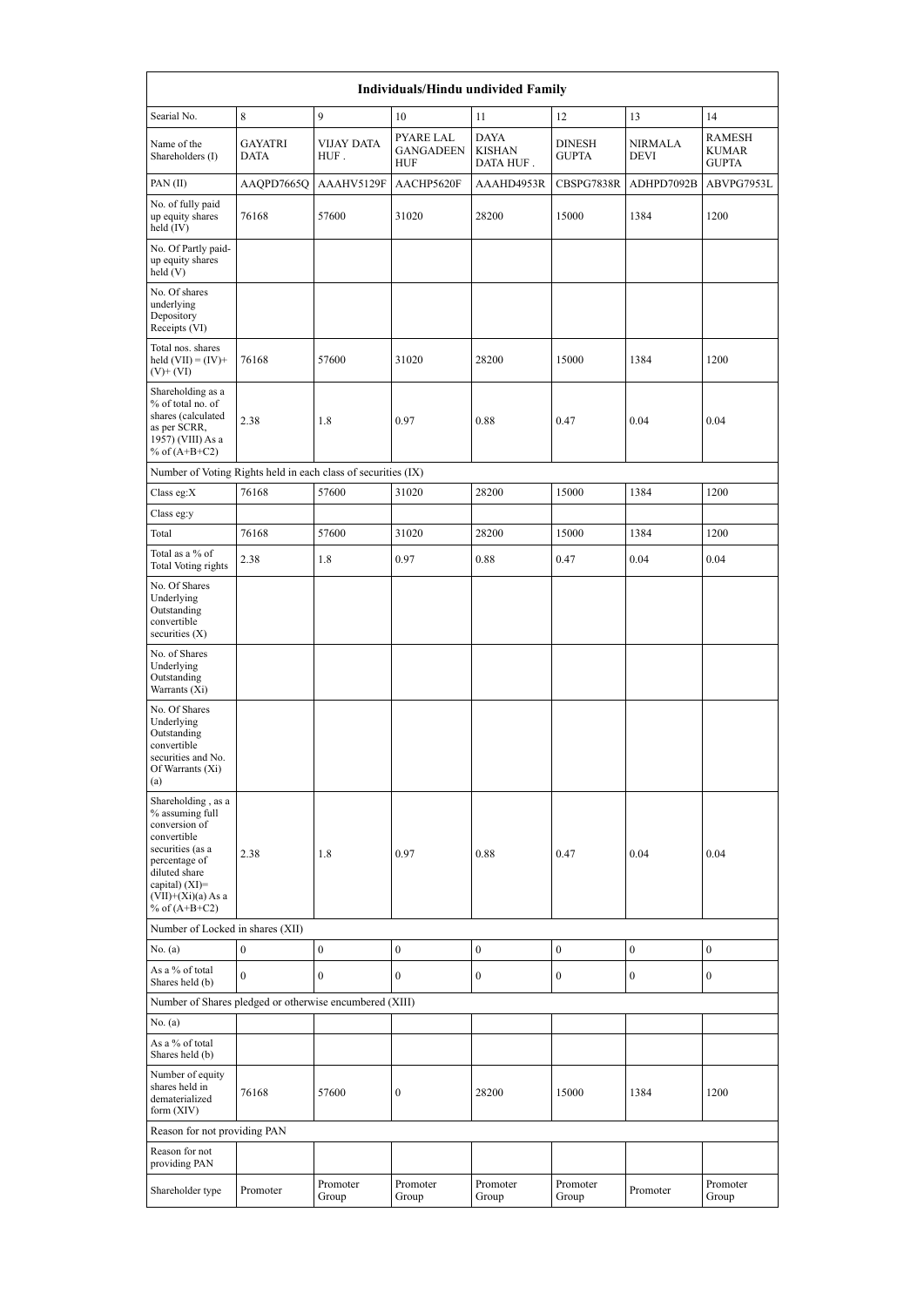|                                                                                                                                                                                          | Individuals/Hindu undivided Family                            |
|------------------------------------------------------------------------------------------------------------------------------------------------------------------------------------------|---------------------------------------------------------------|
| Searial No.                                                                                                                                                                              |                                                               |
| Name of the<br>Shareholders (I)                                                                                                                                                          | Click here to go back                                         |
| PAN(II)                                                                                                                                                                                  | Total                                                         |
| No. of fully paid<br>up equity shares<br>held (IV)                                                                                                                                       | 1193358                                                       |
| No. Of Partly paid-<br>up equity shares<br>held(V)                                                                                                                                       |                                                               |
| No. Of shares<br>underlying<br>Depository<br>Receipts (VI)                                                                                                                               |                                                               |
| Total nos. shares<br>held $(VII) = (IV) +$<br>$(V)$ + $(VI)$                                                                                                                             | 1193358                                                       |
| Shareholding as a<br>% of total no. of<br>shares (calculated<br>as per SCRR,<br>1957) (VIII) As a<br>% of $(A+B+C2)$                                                                     | 37.28                                                         |
|                                                                                                                                                                                          | Number of Voting Rights held in each class of securities (IX) |
| Class eg: $X$                                                                                                                                                                            | 1193358                                                       |
| Class eg:y                                                                                                                                                                               |                                                               |
| Total                                                                                                                                                                                    | 1193358                                                       |
| Total as a $\%$ of<br>Total Voting rights                                                                                                                                                | 37.28                                                         |
| No. Of Shares<br>Underlying<br>Outstanding<br>convertible<br>securities $(X)$                                                                                                            |                                                               |
| No. of Shares<br>Underlying<br>Outstanding<br>Warrants $(X_i)$                                                                                                                           |                                                               |
| No. Of Shares<br>Underlying<br>Outstanding<br>convertible<br>securities and No.<br>Of Warrants (Xi)<br>(a)                                                                               |                                                               |
| Shareholding, as a<br>% assuming full<br>conversion of<br>convertible<br>securities (as a<br>percentage of<br>diluted share<br>capital) (XI)=<br>$(VII)+(Xi)(a)$ As a<br>% of $(A+B+C2)$ | 37.28                                                         |
| Number of Locked in shares (XII)                                                                                                                                                         |                                                               |
| No. (a)                                                                                                                                                                                  | 3126                                                          |
| As a % of total<br>Shares held (b)                                                                                                                                                       | 0.26                                                          |
|                                                                                                                                                                                          | Number of Shares pledged or otherwise encumbered (XIII)       |
| No. (a)                                                                                                                                                                                  |                                                               |
| As a % of total<br>Shares held (b)                                                                                                                                                       |                                                               |
| Number of equity<br>shares held in<br>dematerialized<br>form (XIV)                                                                                                                       | 1162338                                                       |
| Reason for not providing PAN                                                                                                                                                             |                                                               |
| Reason for not<br>providing PAN                                                                                                                                                          |                                                               |
|                                                                                                                                                                                          |                                                               |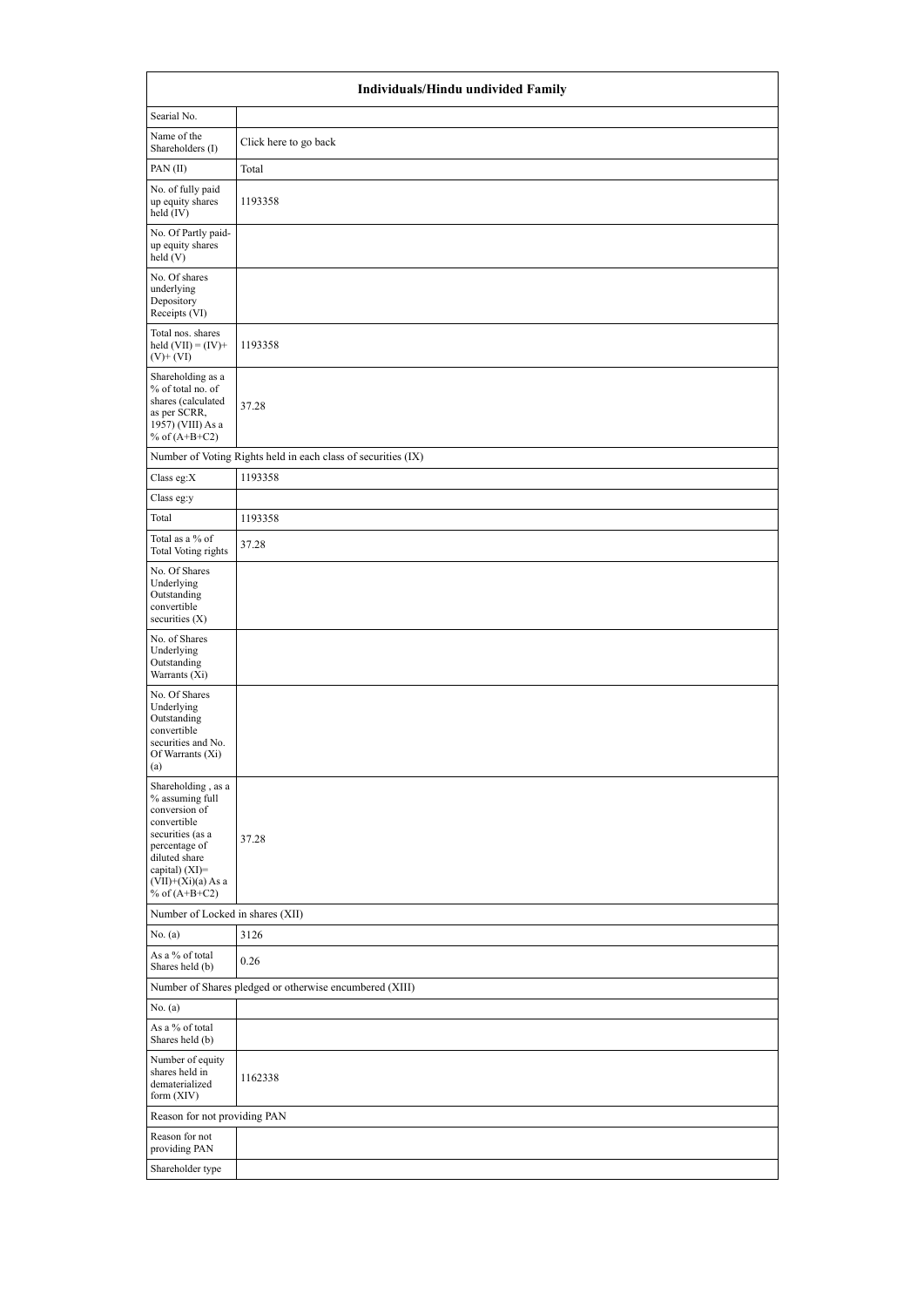| Any Other (specify)                                                                                                                                                                            |                                                                       |                                                                     |                                                                          |                                                                                |                                              |                                                      |                                                      |  |  |  |  |  |
|------------------------------------------------------------------------------------------------------------------------------------------------------------------------------------------------|-----------------------------------------------------------------------|---------------------------------------------------------------------|--------------------------------------------------------------------------|--------------------------------------------------------------------------------|----------------------------------------------|------------------------------------------------------|------------------------------------------------------|--|--|--|--|--|
| Searial No.                                                                                                                                                                                    | 1                                                                     | $\sqrt{2}$                                                          | 3                                                                        | $\overline{4}$                                                                 | 5                                            | 6                                                    | 7                                                    |  |  |  |  |  |
| Category                                                                                                                                                                                       | <b>Bodies</b><br>Corporate                                            | <b>Bodies</b><br>Corporate                                          | <b>Bodies Corporate</b>                                                  | <b>Bodies</b><br>Corporate                                                     | <b>Bodies</b><br>Corporate                   | <b>Bodies</b><br>Corporate                           | <b>Bodies</b><br>Corporate                           |  |  |  |  |  |
| Name of the<br>Shareholders<br>$\rm (I)$                                                                                                                                                       | <b>VIJAY AGRO</b><br><b>MILLS</b><br><b>PRIVATE</b><br><b>LIMITED</b> | <b>GAURAV</b><br><b>ENCLAVE</b><br><b>PRIVATE</b><br><b>LIMITED</b> | <b>VIJAY</b><br><b>INTERNATIONAL</b><br><b>PRIVATE</b><br><b>LIMITED</b> | <b>BHAGWATI</b><br>AGRO<br><b>PRODUCTS</b><br><b>PRIVATE</b><br><b>LIMITED</b> | <b>RAGHUVAR</b><br>(INDIA)<br><b>LIMITED</b> | <b>INDO CAPS</b><br><b>PRIVATE</b><br><b>LIMITED</b> | <b>DEEPAK</b><br>VEGPRO<br><b>PRIVATE</b><br>LIMITED |  |  |  |  |  |
| PAN(II)                                                                                                                                                                                        | AAACV4921C                                                            | AACCG8028M                                                          | AABCV3332Q                                                               | AAACB9887F                                                                     | AABCR4314C                                   | AAACI3600H                                           | AAACD6118P                                           |  |  |  |  |  |
| No. of the<br>Shareholders<br>$\rm _{(I)}$                                                                                                                                                     | 1                                                                     | $\mathbf{1}$                                                        | $\mathbf{1}$                                                             | 1                                                                              | $\mathbf{1}$                                 | $\mathbf{1}$                                         | $\mathbf{1}$                                         |  |  |  |  |  |
| No. of fully<br>paid up equity<br>shares held<br>(IV)                                                                                                                                          | 249120                                                                | 159600                                                              | 157300                                                                   | 142790                                                                         | 104728                                       | 71700                                                | 38200                                                |  |  |  |  |  |
| No. Of Partly<br>paid-up equity<br>shares held (V)                                                                                                                                             |                                                                       |                                                                     |                                                                          |                                                                                |                                              |                                                      |                                                      |  |  |  |  |  |
| No. Of shares<br>underlying<br>Depository<br>Receipts (VI)                                                                                                                                     |                                                                       |                                                                     |                                                                          |                                                                                |                                              |                                                      |                                                      |  |  |  |  |  |
| Total nos.<br>shares held<br>$(VII) = (IV) +$<br>$(V)+(VI)$                                                                                                                                    | 249120                                                                | 159600                                                              | 157300                                                                   | 142790                                                                         | 104728                                       | 71700                                                | 38200                                                |  |  |  |  |  |
| Shareholding<br>as a % of total<br>no. of shares<br>(calculated as<br>per SCRR,<br>1957) (VIII)<br>As a % of<br>$(A+B+C2)$                                                                     | 7.78                                                                  | 4.99                                                                | 4.91                                                                     | 4.46                                                                           | 3.27                                         | 2.24                                                 | 1.19                                                 |  |  |  |  |  |
| Number of Voting Rights held in each class of securities (IX)                                                                                                                                  |                                                                       |                                                                     |                                                                          |                                                                                |                                              |                                                      |                                                      |  |  |  |  |  |
| Class eg: X                                                                                                                                                                                    | 249120                                                                | 159600                                                              | 157300                                                                   | 142790                                                                         | 104728                                       | 71700                                                | 38200                                                |  |  |  |  |  |
| Class eg:y                                                                                                                                                                                     |                                                                       |                                                                     |                                                                          |                                                                                |                                              |                                                      |                                                      |  |  |  |  |  |
| Total                                                                                                                                                                                          | 249120                                                                | 159600                                                              | 157300                                                                   | 142790                                                                         | 104728                                       | 71700                                                | 38200                                                |  |  |  |  |  |
| Total as a $\%$ of<br><b>Total Voting</b><br>rights                                                                                                                                            | 7.78                                                                  | 4.99                                                                | 4.91                                                                     | 4.46                                                                           | 3.27                                         | 2.24                                                 | 1.19                                                 |  |  |  |  |  |
| No. Of Shares<br>Underlying<br>Outstanding<br>convertible<br>securities $(X)$                                                                                                                  |                                                                       |                                                                     |                                                                          |                                                                                |                                              |                                                      |                                                      |  |  |  |  |  |
| No. of Shares<br>Underlying<br>Outstanding<br>Warrants (Xi)                                                                                                                                    |                                                                       |                                                                     |                                                                          |                                                                                |                                              |                                                      |                                                      |  |  |  |  |  |
| No. Of Shares<br>Underlying<br>Outstanding<br>convertible<br>securities and<br>No. Of<br>Warrants (Xi)<br>(a)                                                                                  |                                                                       |                                                                     |                                                                          |                                                                                |                                              |                                                      |                                                      |  |  |  |  |  |
| Shareholding,<br>as a %<br>assuming full<br>conversion of<br>convertible<br>securities (as a<br>percentage of<br>diluted share<br>capital) $(XI)=$<br>$(VII)+(X)$ As a<br>$%$ of<br>$(A+B+C2)$ | 7.78                                                                  | 4.99                                                                | 4.91                                                                     | 4.46                                                                           | 3.27                                         | 2.24                                                 | 1.19                                                 |  |  |  |  |  |
|                                                                                                                                                                                                | Number of Locked in shares (XII)                                      |                                                                     |                                                                          |                                                                                |                                              |                                                      |                                                      |  |  |  |  |  |
| No. (a)<br>As a % of total<br>Shares held (b)                                                                                                                                                  | $\boldsymbol{0}$<br>$\theta$                                          | $\boldsymbol{0}$<br>$\mathbf{0}$                                    | $\boldsymbol{0}$<br>$\mathbf{0}$                                         | $\boldsymbol{0}$<br>$\boldsymbol{0}$                                           | 1500<br>1.43                                 | $\mathbf{0}$<br>$\mathbf{0}$                         | 2500<br>6.54                                         |  |  |  |  |  |
|                                                                                                                                                                                                |                                                                       | Number of Shares pledged or otherwise encumbered (XIII)             |                                                                          |                                                                                |                                              |                                                      |                                                      |  |  |  |  |  |
| No. (a)                                                                                                                                                                                        |                                                                       |                                                                     |                                                                          |                                                                                |                                              |                                                      |                                                      |  |  |  |  |  |
| As a % of total                                                                                                                                                                                |                                                                       |                                                                     |                                                                          |                                                                                |                                              |                                                      |                                                      |  |  |  |  |  |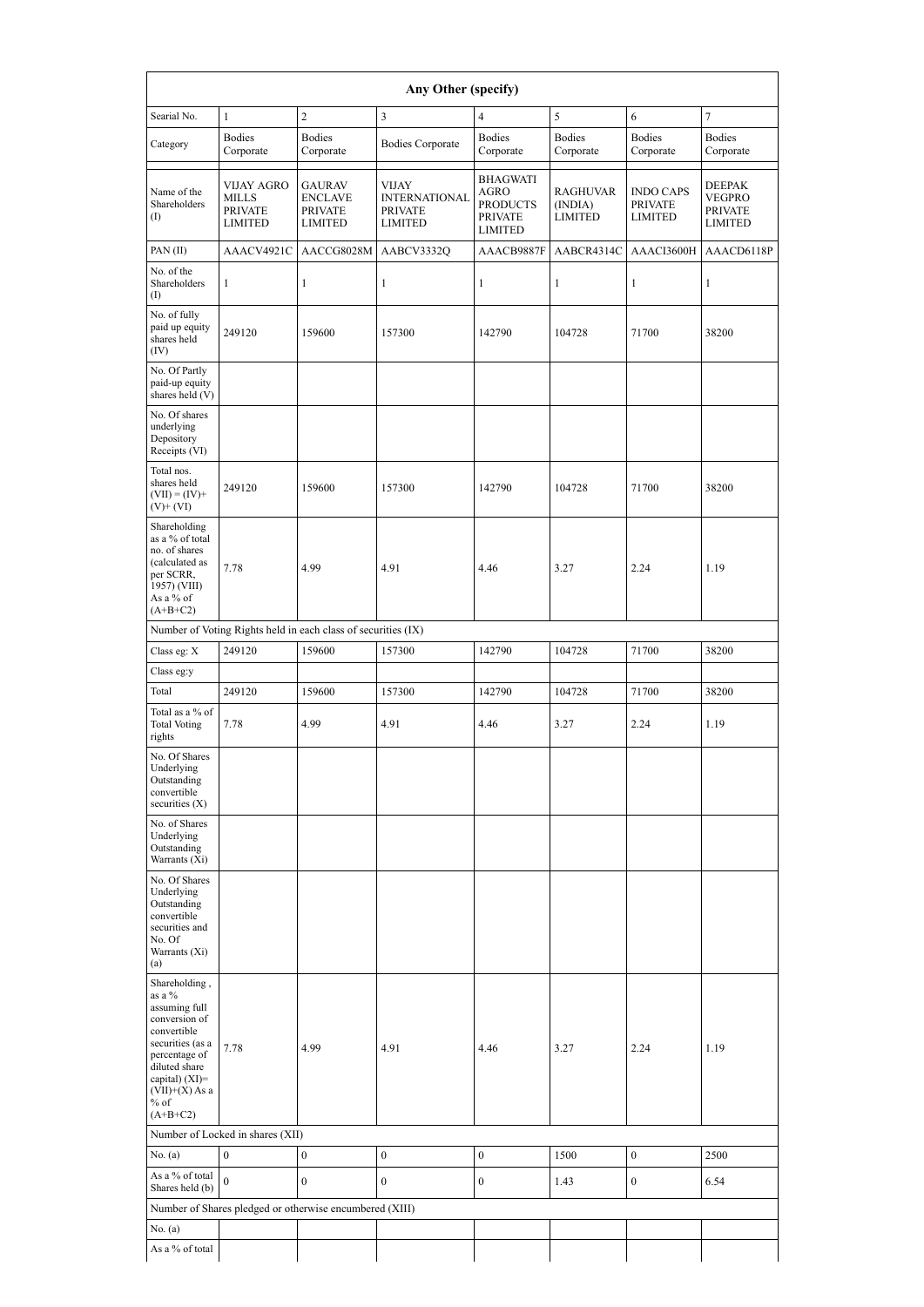| Shares held (b)                                                         |                              |                   |                |                   |                   |                   |                   |  |  |  |  |
|-------------------------------------------------------------------------|------------------------------|-------------------|----------------|-------------------|-------------------|-------------------|-------------------|--|--|--|--|
| Number of<br>equity shares<br>held in<br>dematerialized<br>form $(XIV)$ | 249120                       | 159600            | 157300         | 142790            | 104728            | 71700             | 38200             |  |  |  |  |
|                                                                         | Reason for not providing PAN |                   |                |                   |                   |                   |                   |  |  |  |  |
| Reason for not<br>providing PAN                                         |                              |                   |                |                   |                   |                   |                   |  |  |  |  |
| Shareholder<br>type                                                     | Promoter<br>Group            | Promoter<br>Group | Promoter Group | Promoter<br>Group | Promoter<br>Group | Promoter<br>Group | Promoter<br>Group |  |  |  |  |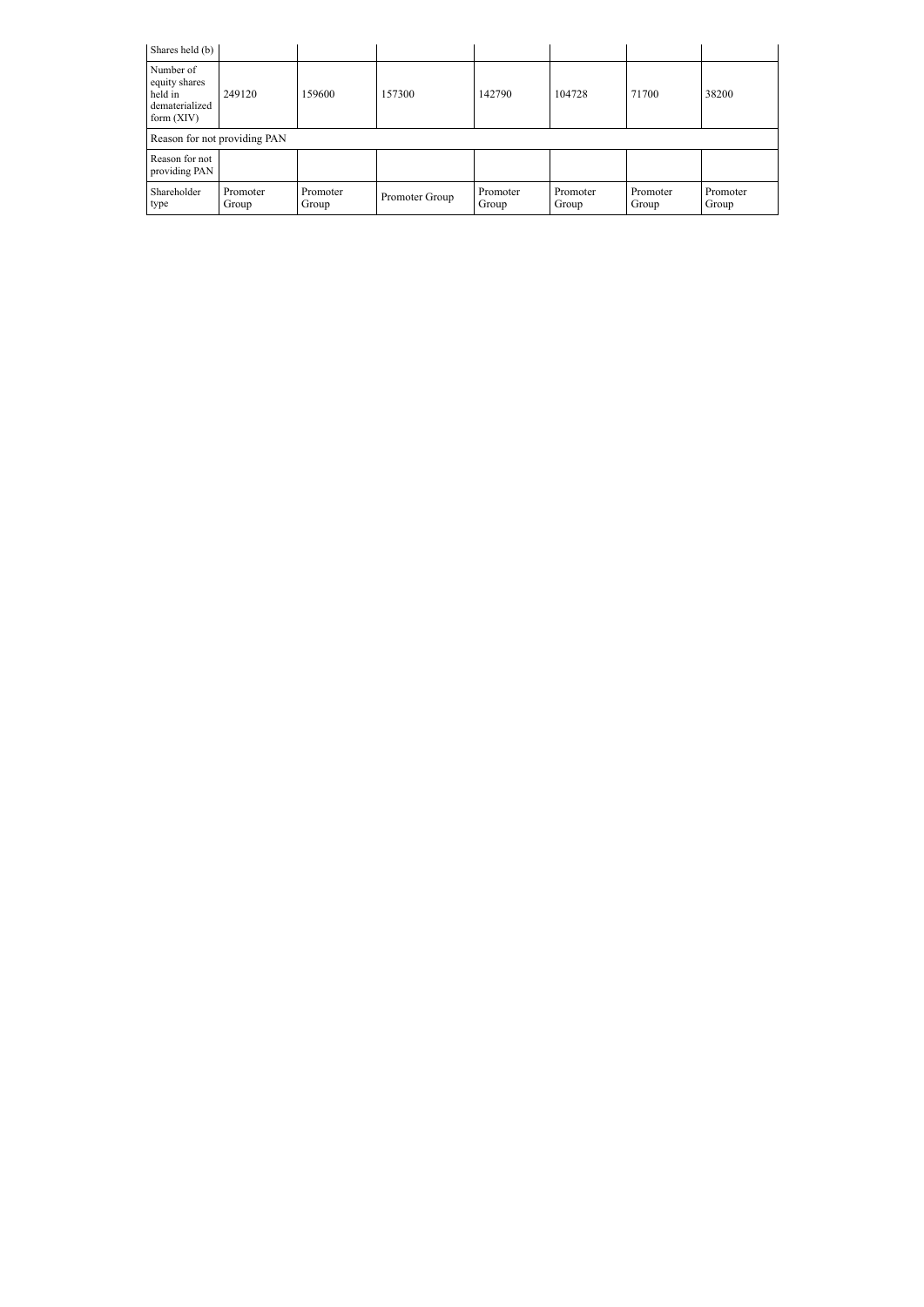|                                                                                                                                                                                      | Any Other (specify)                                           |                       |
|--------------------------------------------------------------------------------------------------------------------------------------------------------------------------------------|---------------------------------------------------------------|-----------------------|
| Searial No.                                                                                                                                                                          | 8                                                             |                       |
| Category                                                                                                                                                                             | <b>Bodies Corporate</b>                                       | Click here to go back |
| Name of the<br>Shareholders (I)                                                                                                                                                      | JAY COMPLEX PRIVATE LIMITED                                   |                       |
| PAN(II)                                                                                                                                                                              | AAACJ4337L                                                    | Total                 |
| No. of the<br>Shareholders (I)                                                                                                                                                       | 1                                                             | 8                     |
| No. of fully paid<br>up equity shares<br>held (IV)                                                                                                                                   | 1200                                                          | 924638                |
| No. Of Partly paid-<br>up equity shares<br>held (V)                                                                                                                                  |                                                               |                       |
| No. Of shares<br>underlying<br>Depository<br>Receipts (VI)                                                                                                                           |                                                               |                       |
| Total nos. shares<br>held $(VII) = (IV) +$<br>$(V)+(VI)$                                                                                                                             | 1200                                                          | 924638                |
| Shareholding as a<br>% of total no. of<br>shares (calculated<br>as per SCRR,<br>1957) (VIII) As a<br>% of $(A+B+C2)$                                                                 | 0.04                                                          | 28.88                 |
|                                                                                                                                                                                      | Number of Voting Rights held in each class of securities (IX) |                       |
| Class eg: X                                                                                                                                                                          | 1200                                                          | 924638                |
| Class eg:y                                                                                                                                                                           |                                                               |                       |
| Total                                                                                                                                                                                | 1200                                                          | 924638                |
| Total as a % of<br>Total Voting rights                                                                                                                                               | 0.04                                                          | 28.88                 |
| No. Of Shares<br>Underlying<br>Outstanding<br>convertible<br>securities $(X)$                                                                                                        |                                                               |                       |
| No. of Shares<br>Underlying<br>Outstanding<br>Warrants (Xi)                                                                                                                          |                                                               |                       |
| No. Of Shares<br>Underlying<br>Outstanding<br>convertible<br>securities and No.<br>Of Warrants (Xi)<br>(a)                                                                           |                                                               |                       |
| Shareholding, as a<br>% assuming full<br>conversion of<br>convertible<br>securities (as a<br>percentage of<br>diluted share<br>capital) (XI)=<br>$(VII)+(X)$ As a %<br>of $(A+B+C2)$ | 0.04                                                          | 28.88                 |
| Number of Locked in shares (XII)                                                                                                                                                     |                                                               |                       |
| No. (a)                                                                                                                                                                              | $\boldsymbol{0}$                                              | 4000                  |
| As a % of total<br>Shares held (b)                                                                                                                                                   | $\overline{0}$                                                | 0.43                  |
|                                                                                                                                                                                      | Number of Shares pledged or otherwise encumbered (XIII)       |                       |
| No. (a)                                                                                                                                                                              |                                                               |                       |
| As a % of total<br>Shares held (b)                                                                                                                                                   |                                                               |                       |
| Number of equity<br>shares held in<br>dematerialized<br>form $(XIV)$                                                                                                                 | 1200                                                          | 924638                |
| Reason for not providing PAN                                                                                                                                                         |                                                               |                       |
|                                                                                                                                                                                      |                                                               |                       |
| Reason for not<br>providing PAN                                                                                                                                                      |                                                               |                       |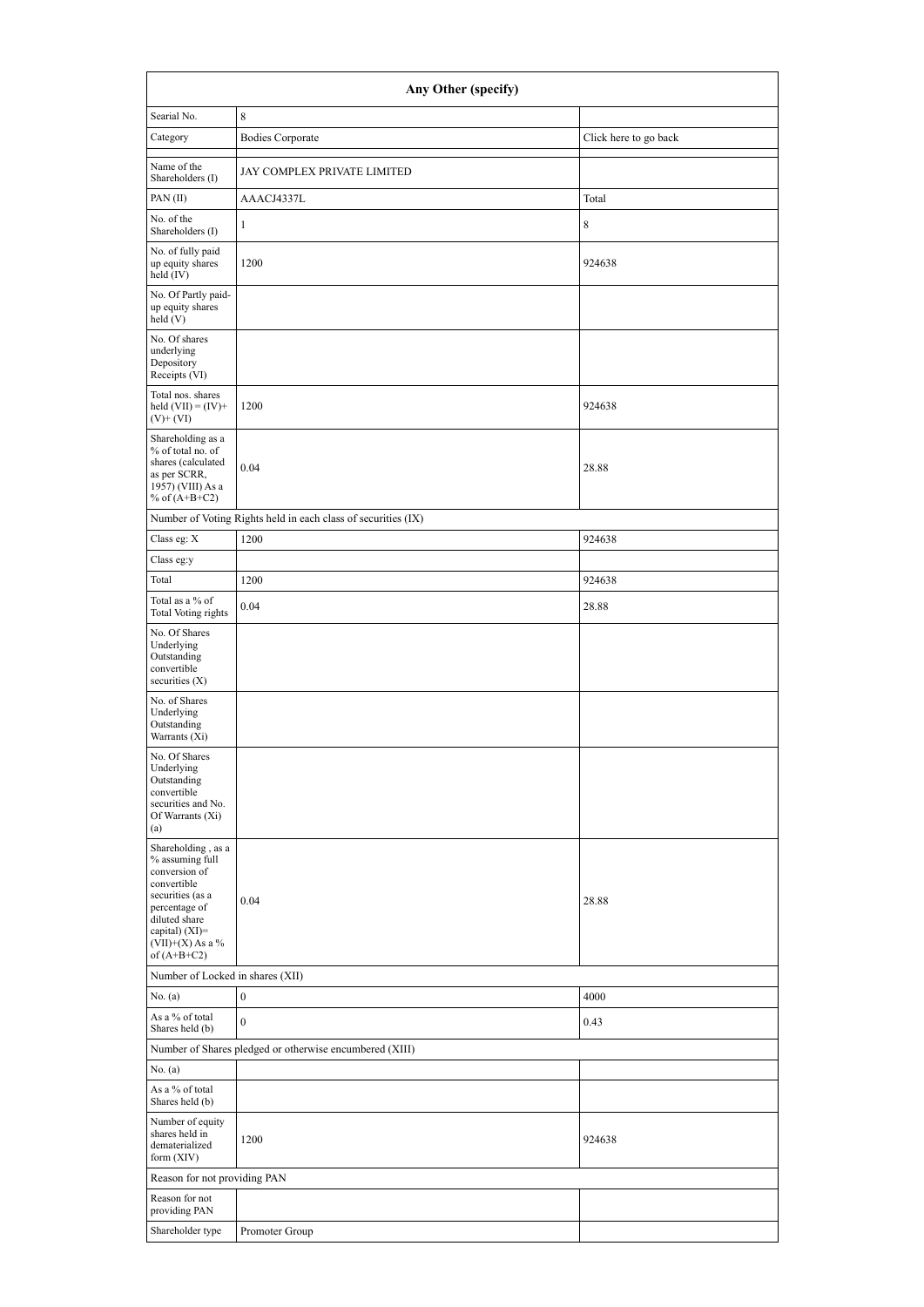| Individuals - ii. Individual shareholders holding nominal share capital in excess of Rs. 2 lakhs.                                                                                    |                                                               |                       |                                |                               |                       |                           |                                     |  |  |  |  |
|--------------------------------------------------------------------------------------------------------------------------------------------------------------------------------------|---------------------------------------------------------------|-----------------------|--------------------------------|-------------------------------|-----------------------|---------------------------|-------------------------------------|--|--|--|--|
| Searial No.                                                                                                                                                                          | $\mathbf{1}$                                                  | $\sqrt{2}$            | $\mathfrak{Z}$                 | $\sqrt{4}$                    | 5                     | 6                         | $\tau$                              |  |  |  |  |
| Name of the<br>Shareholders (I)                                                                                                                                                      | <b>BABULAL AS</b><br>KATRA OF<br><b>BABULAL HUF</b>           | <b>MOHINI</b><br>DEVI | <b>BABU LAL</b><br><b>DATA</b> | <b>CHAMELI</b><br><b>DEVI</b> | <b>DEEPAK</b><br>DATA | VIDHI DATA                | AJAY<br><b>KUMAR</b><br><b>DATA</b> |  |  |  |  |
| PAN(II)                                                                                                                                                                              | AAAHB5462K                                                    | AAQPD7664R            | AAQPD7663J                     | AALPD0005B                    | ACNPD4067H            |                           | ABKPD6905E                          |  |  |  |  |
| No. of fully paid<br>up equity shares<br>held (IV)                                                                                                                                   | 126900                                                        | 79628                 | 76478                          | 68320                         | 48300                 | 42300                     | 33950                               |  |  |  |  |
| No. Of Partly paid-<br>up equity shares<br>held(V)                                                                                                                                   |                                                               |                       |                                |                               |                       |                           |                                     |  |  |  |  |
| No. Of shares<br>underlying<br>Depository<br>Receipts (VI)                                                                                                                           |                                                               |                       |                                |                               |                       |                           |                                     |  |  |  |  |
| Total nos. shares<br>held $(VII) = (IV) +$<br>$(V)+(VI)$                                                                                                                             | 126900                                                        | 79628                 | 76478<br>68320                 |                               | 48300                 | 42300                     | 33950                               |  |  |  |  |
| Shareholding as a<br>% of total no. of<br>shares (calculated<br>as per SCRR,<br>1957) (VIII) As a<br>% of $(A+B+C2)$                                                                 | 3.96                                                          | 2.49                  | 2.39                           | 2.13<br>1.51                  |                       | 1.32                      | 1.06                                |  |  |  |  |
|                                                                                                                                                                                      | Number of Voting Rights held in each class of securities (IX) |                       |                                |                               |                       |                           |                                     |  |  |  |  |
| Class eg: X                                                                                                                                                                          | 126900                                                        | 79628                 | 76478                          | 68320                         | 48300                 | 42300                     | 33950                               |  |  |  |  |
| Class eg:y                                                                                                                                                                           |                                                               |                       |                                |                               |                       |                           |                                     |  |  |  |  |
| Total                                                                                                                                                                                | 126900                                                        | 79628                 | 76478                          | 68320                         | 48300                 | 42300                     | 33950                               |  |  |  |  |
| Total as a % of<br><b>Total Voting rights</b>                                                                                                                                        | 3.96                                                          | 2.49                  | 2.39                           | 2.13                          | 1.51                  | 1.32                      | 1.06                                |  |  |  |  |
| No. Of Shares<br>Underlying<br>Outstanding<br>convertible<br>securities $(X)$                                                                                                        |                                                               |                       |                                |                               |                       |                           |                                     |  |  |  |  |
| No. of Shares<br>Underlying<br>Outstanding<br>Warrants (Xi)                                                                                                                          |                                                               |                       |                                |                               |                       |                           |                                     |  |  |  |  |
| No. Of Shares<br>Underlying<br>Outstanding<br>convertible<br>securities and No.<br>Of Warrants $(Xi)$<br>(a)                                                                         |                                                               |                       |                                |                               |                       |                           |                                     |  |  |  |  |
| Shareholding, as a<br>% assuming full<br>conversion of<br>convertible<br>securities (as a<br>percentage of<br>diluted share<br>capital) (XI)=<br>$(VII)+(X)$ As a %<br>of $(A+B+C2)$ | 3.96                                                          | 2.49                  | 2.39                           | 2.13                          | 1.51                  | 1.32                      | 1.06                                |  |  |  |  |
| Number of Locked in shares (XII)                                                                                                                                                     |                                                               |                       |                                |                               |                       |                           |                                     |  |  |  |  |
| No. (a)                                                                                                                                                                              | $\boldsymbol{0}$                                              | $\boldsymbol{0}$      | 1488                           | $\boldsymbol{0}$              | 1500                  | $\boldsymbol{0}$          | 1438                                |  |  |  |  |
| As a % of total<br>Shares held (b)                                                                                                                                                   | $\mathbf{0}$                                                  | $\mathbf{0}$          | 1.95                           | $\mathbf{0}$                  | 3.11                  | $\boldsymbol{0}$          | 4.24                                |  |  |  |  |
| Number of equity<br>shares held in<br>dematerialized<br>form $(XIV)$                                                                                                                 | $\boldsymbol{0}$                                              | $\bf{0}$              | $\boldsymbol{0}$               | $\boldsymbol{0}$              | 0                     | $\boldsymbol{0}$          | $\boldsymbol{0}$                    |  |  |  |  |
| Reason for not providing PAN                                                                                                                                                         |                                                               |                       |                                |                               |                       |                           |                                     |  |  |  |  |
| Reason for not<br>providing PAN                                                                                                                                                      |                                                               |                       |                                |                               |                       | Textual<br>Information(1) |                                     |  |  |  |  |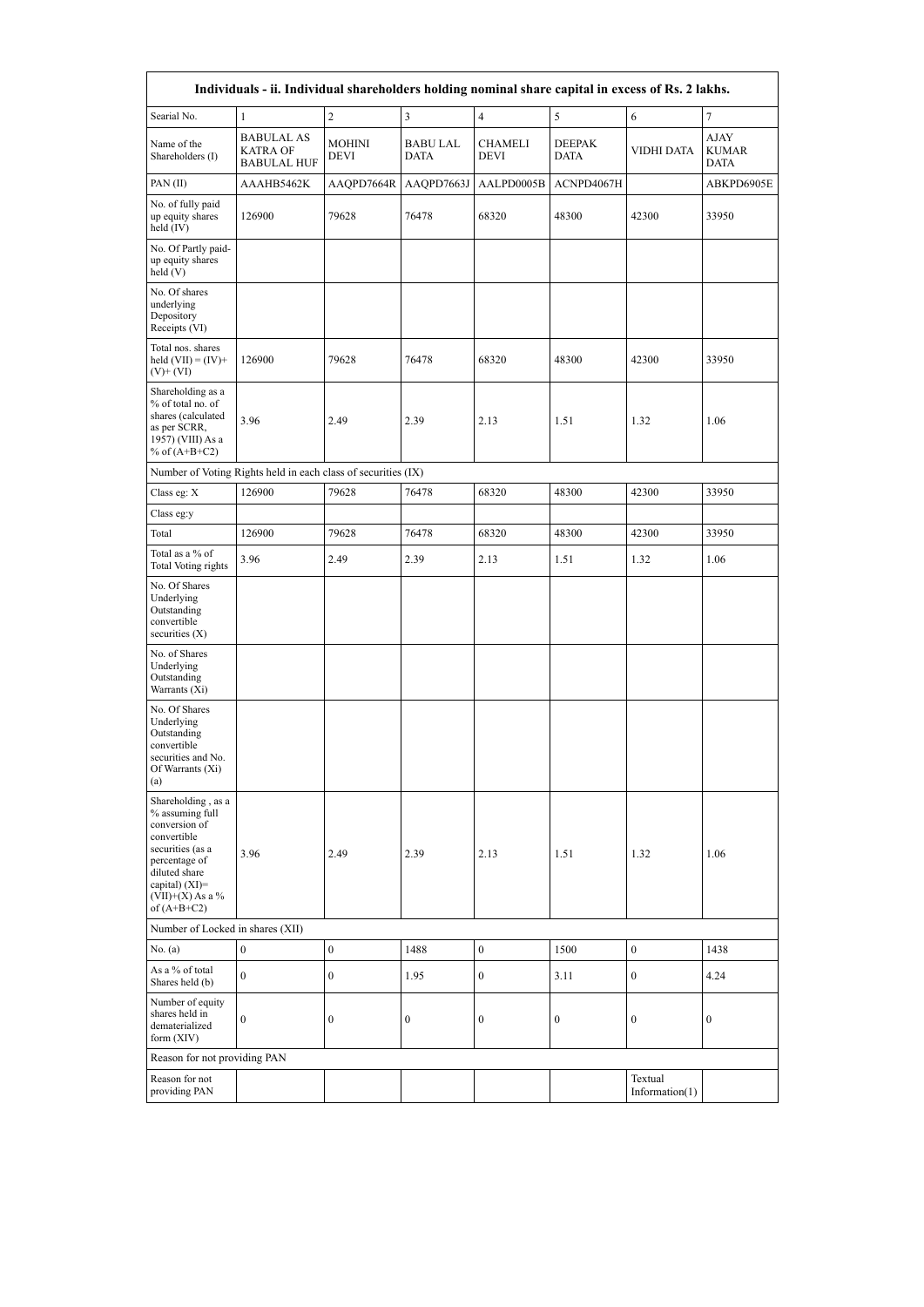|                                                                                                                                                                                      | Individuals - ii. Individual shareholders holding nominal share capital in excess of Rs. 2 lakhs. |
|--------------------------------------------------------------------------------------------------------------------------------------------------------------------------------------|---------------------------------------------------------------------------------------------------|
| Searial No.                                                                                                                                                                          |                                                                                                   |
| Name of the<br>Shareholders (I)                                                                                                                                                      | Click here to go back                                                                             |
| PAN(II)                                                                                                                                                                              | Total                                                                                             |
| No. of fully paid<br>up equity shares<br>held (IV)                                                                                                                                   | 475876                                                                                            |
| No. Of Partly paid-<br>up equity shares<br>held (V)                                                                                                                                  |                                                                                                   |
| No. Of shares<br>underlying<br>Depository<br>Receipts (VI)                                                                                                                           |                                                                                                   |
| Total nos. shares<br>held $(VII) = (IV) +$<br>$(V)+(VI)$                                                                                                                             | 475876                                                                                            |
| Shareholding as a<br>% of total no. of<br>shares (calculated<br>as per SCRR,<br>1957) (VIII) As a<br>% of $(A+B+C2)$                                                                 | 14.87                                                                                             |
|                                                                                                                                                                                      | Number of Voting Rights held in each class of securities (IX)                                     |
| Class eg: X                                                                                                                                                                          | 475876                                                                                            |
| Class eg:y                                                                                                                                                                           |                                                                                                   |
| Total                                                                                                                                                                                | 475876                                                                                            |
| Total as a % of<br><b>Total Voting rights</b>                                                                                                                                        | 14.87                                                                                             |
| No. Of Shares<br>Underlying<br>Outstanding<br>convertible<br>securities $(X)$                                                                                                        |                                                                                                   |
| No. of Shares<br>Underlying<br>Outstanding<br>Warrants (Xi)                                                                                                                          |                                                                                                   |
| No. Of Shares<br>Underlying<br>Outstanding<br>convertible<br>securities and No.<br>Of Warrants (Xi)<br>(a)                                                                           |                                                                                                   |
| Shareholding, as a<br>% assuming full<br>conversion of<br>convertible<br>securities (as a<br>percentage of<br>diluted share<br>capital) (XI)=<br>$(VII)+(X)$ As a %<br>of $(A+B+C2)$ | 14.87                                                                                             |
| Number of Locked in shares (XII)                                                                                                                                                     |                                                                                                   |
| No. (a)                                                                                                                                                                              | 4426                                                                                              |
| As a % of total<br>Shares held (b)                                                                                                                                                   | 0.93                                                                                              |
| Number of equity<br>shares held in<br>dematerialized<br>form (XIV)                                                                                                                   | $\boldsymbol{0}$                                                                                  |
| Reason for not providing PAN                                                                                                                                                         |                                                                                                   |
| Reason for not<br>providing PAN                                                                                                                                                      |                                                                                                   |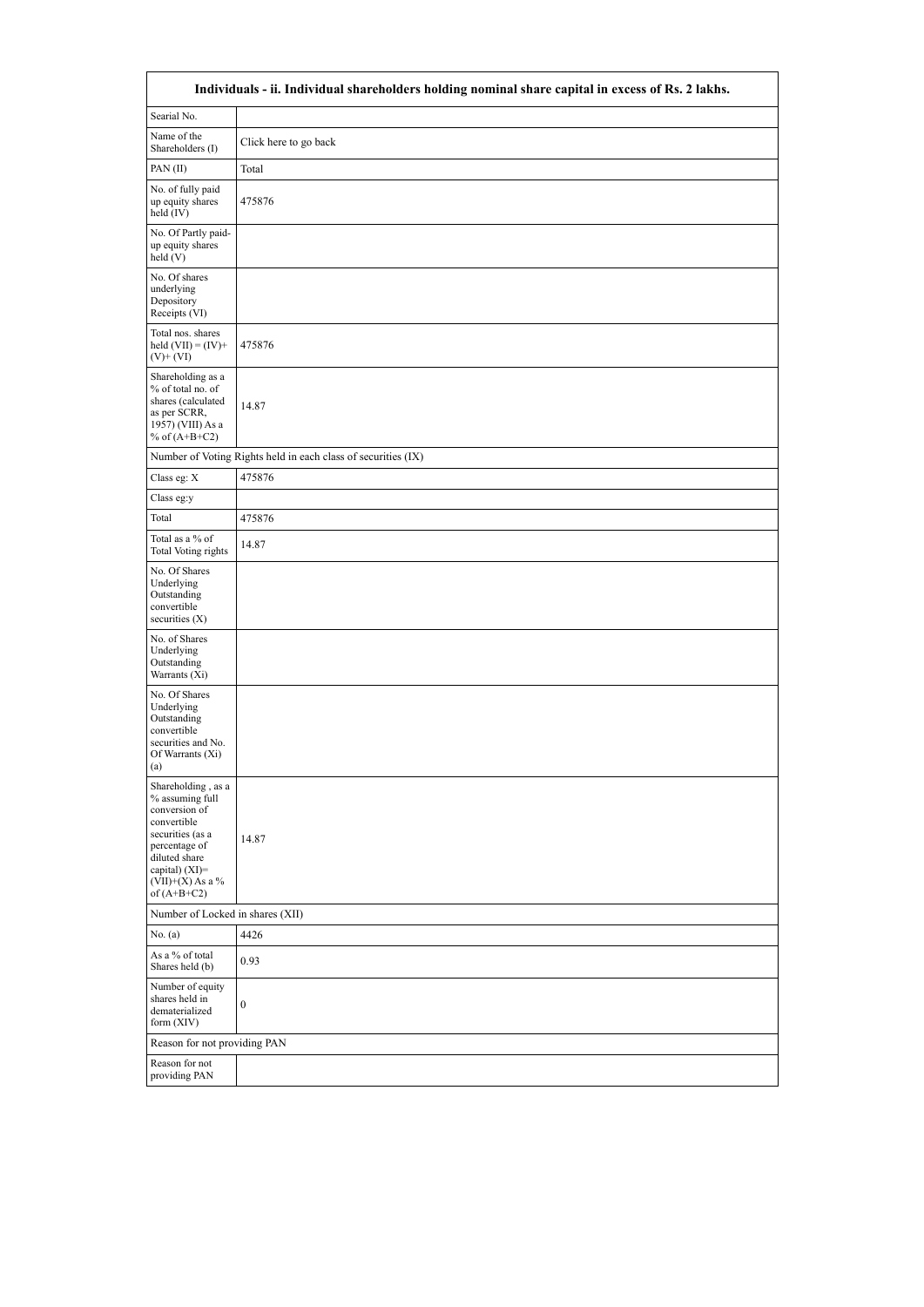|                        | <b>Text Block</b>                                              |
|------------------------|----------------------------------------------------------------|
| Textual Information(1) | TILL DATE THE COMPANY HAS NOT RECEIVED THE PAN OF VIDIHI DATA. |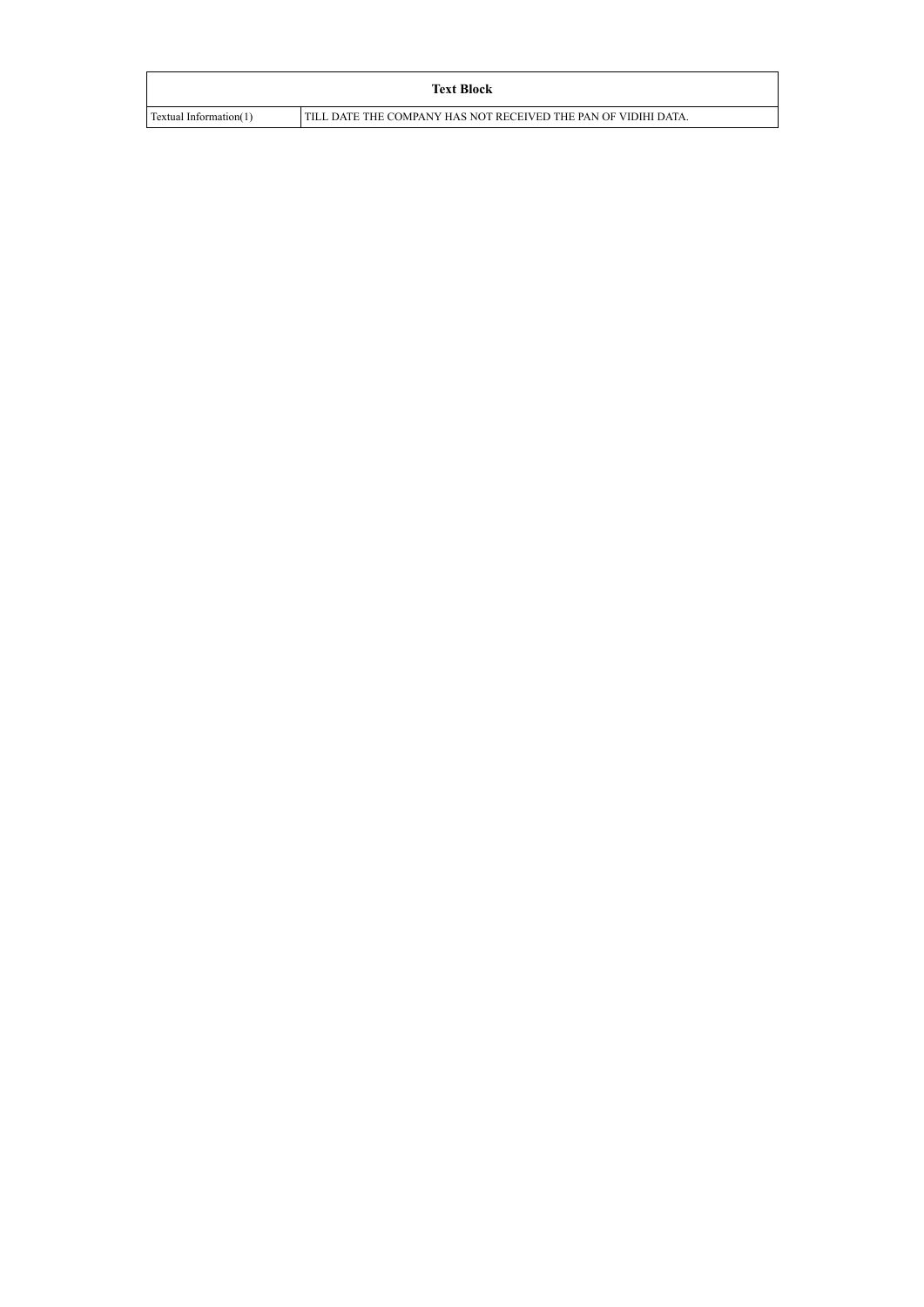| Any Other (specify)                                                                                                                                                                  |                                                       |                                                               |                                                      |                                                                 |                                  |                  |                     |  |  |  |  |
|--------------------------------------------------------------------------------------------------------------------------------------------------------------------------------------|-------------------------------------------------------|---------------------------------------------------------------|------------------------------------------------------|-----------------------------------------------------------------|----------------------------------|------------------|---------------------|--|--|--|--|
| Searial No.                                                                                                                                                                          | 1                                                     | $\overline{c}$                                                | 3                                                    | $\overline{4}$                                                  | 5                                | 6                | $\overline{7}$      |  |  |  |  |
| Category                                                                                                                                                                             | <b>Bodies</b><br><b>Bodies Corporate</b><br>Corporate |                                                               | <b>Bodies Corporate</b>                              | <b>Bodies Corporate</b>                                         | Non-<br>Resident<br>Indian (NRI) | <b>HUF</b>       | Clearing<br>Members |  |  |  |  |
| More than 1<br>Category / More<br>Category<br>percentage of<br>than 1 percentage<br>shareholding                                                                                     |                                                       | More than 1<br>percentage of<br>shareholding                  | More than 1 percentage<br>of shareholding            | Category                                                        | Category                         | Category         |                     |  |  |  |  |
| Name of the<br>Shareholders (I)                                                                                                                                                      |                                                       | <b>RAVI TRADECOM</b><br><b>PRIVATE</b><br><b>LIMITED</b>      | <b>SHITAL</b><br><b>BUILDHOME</b><br>PRIVATE LIMITED | <b>INERFACE IT</b><br><b>SERVICES PRIVATE</b><br><b>LIMITED</b> |                                  |                  |                     |  |  |  |  |
| PAN(II)                                                                                                                                                                              |                                                       | AADCR7248H                                                    | AALCS1762R                                           | AACCI4219A                                                      |                                  |                  |                     |  |  |  |  |
| No. of the<br>Shareholders (I)                                                                                                                                                       | 19                                                    | $\mathbf{1}$                                                  | 1                                                    | $\mathbf{1}$                                                    | 61                               | 41               | 16                  |  |  |  |  |
| No. of fully paid<br>up equity shares<br>held (IV)                                                                                                                                   | 359027                                                | 147416                                                        | 145200                                               | 44537                                                           | 2359                             | 2122             | 1013                |  |  |  |  |
| No. Of Partly paid-<br>up equity shares<br>held (V)                                                                                                                                  |                                                       |                                                               |                                                      |                                                                 |                                  |                  |                     |  |  |  |  |
| No. Of shares<br>underlying<br>Depository<br>Receipts (VI)                                                                                                                           |                                                       |                                                               |                                                      |                                                                 |                                  |                  |                     |  |  |  |  |
| Total nos. shares<br>held $(VII) = (IV) +$<br>$(V)$ + (VI)                                                                                                                           | 359027                                                | 147416                                                        | 145200                                               | 44537                                                           | 2359                             | 2122             | 1013                |  |  |  |  |
| Shareholding as a<br>% of total no. of<br>shares (calculated<br>as per SCRR,<br>1957) (VIII) As a<br>% of $(A+B+C2)$                                                                 | 11.22<br>4.6                                          |                                                               | 4.54<br>1.39                                         |                                                                 | 0.07<br>0.07                     |                  | 0.03                |  |  |  |  |
|                                                                                                                                                                                      |                                                       | Number of Voting Rights held in each class of securities (IX) |                                                      |                                                                 |                                  |                  |                     |  |  |  |  |
| Class eg: X                                                                                                                                                                          | 359027                                                | 147416                                                        | 145200                                               | 44537                                                           | 2359                             | 2122             | 1013                |  |  |  |  |
| Class eg:y                                                                                                                                                                           |                                                       |                                                               |                                                      |                                                                 |                                  |                  |                     |  |  |  |  |
| Total                                                                                                                                                                                | 359027                                                | 147416                                                        | 145200                                               | 44537                                                           | 2359                             | 2122             | 1013                |  |  |  |  |
| Total as a % of<br><b>Total Voting rights</b>                                                                                                                                        | 11.22                                                 | 4.6                                                           | 4.54                                                 | 1.39                                                            | 0.07                             | 0.07             | 0.03                |  |  |  |  |
| No. Of Shares<br>Underlying<br>Outstanding<br>convertible<br>securities $(X)$                                                                                                        |                                                       |                                                               |                                                      |                                                                 |                                  |                  |                     |  |  |  |  |
| No. of Shares<br>Underlying<br>Outstanding<br>Warrants (Xi)                                                                                                                          |                                                       |                                                               |                                                      |                                                                 |                                  |                  |                     |  |  |  |  |
| No. Of Shares<br>Underlying<br>Outstanding<br>convertible<br>securities and No.<br>Of Warrants (Xi)<br>(a)                                                                           |                                                       |                                                               |                                                      |                                                                 |                                  |                  |                     |  |  |  |  |
| Shareholding, as a<br>% assuming full<br>conversion of<br>convertible<br>securities (as a<br>percentage of<br>diluted share<br>capital) (XI)=<br>$(VII)+(X)$ As a %<br>of $(A+B+C2)$ | 11.22                                                 | 4.6                                                           | 4.54                                                 | 1.39                                                            | 0.07                             | 0.07             | 0.03                |  |  |  |  |
| Number of Locked in shares (XII)                                                                                                                                                     |                                                       |                                                               |                                                      |                                                                 |                                  |                  |                     |  |  |  |  |
| No. (a)                                                                                                                                                                              | 2500                                                  | $\boldsymbol{0}$                                              | $\boldsymbol{0}$                                     | $\boldsymbol{0}$                                                | $\boldsymbol{0}$                 | $\boldsymbol{0}$ | $\boldsymbol{0}$    |  |  |  |  |
| As a % of total<br>Shares held (b)                                                                                                                                                   | 0.7                                                   | $\boldsymbol{0}$                                              | $\boldsymbol{0}$                                     | $\boldsymbol{0}$                                                | $\mathbf{0}$                     | $\mathbf{0}$     | $\mathbf{0}$        |  |  |  |  |
| Number of equity<br>shares held in<br>dematerialized<br>form (XIV)                                                                                                                   | 339351                                                | 147416                                                        | 145200                                               | 44537                                                           | 2359                             | 2122             | 1013                |  |  |  |  |
| Reason for not providing PAN                                                                                                                                                         |                                                       |                                                               |                                                      |                                                                 |                                  |                  |                     |  |  |  |  |
| Reason for not<br>providing PAN                                                                                                                                                      |                                                       |                                                               |                                                      |                                                                 |                                  |                  |                     |  |  |  |  |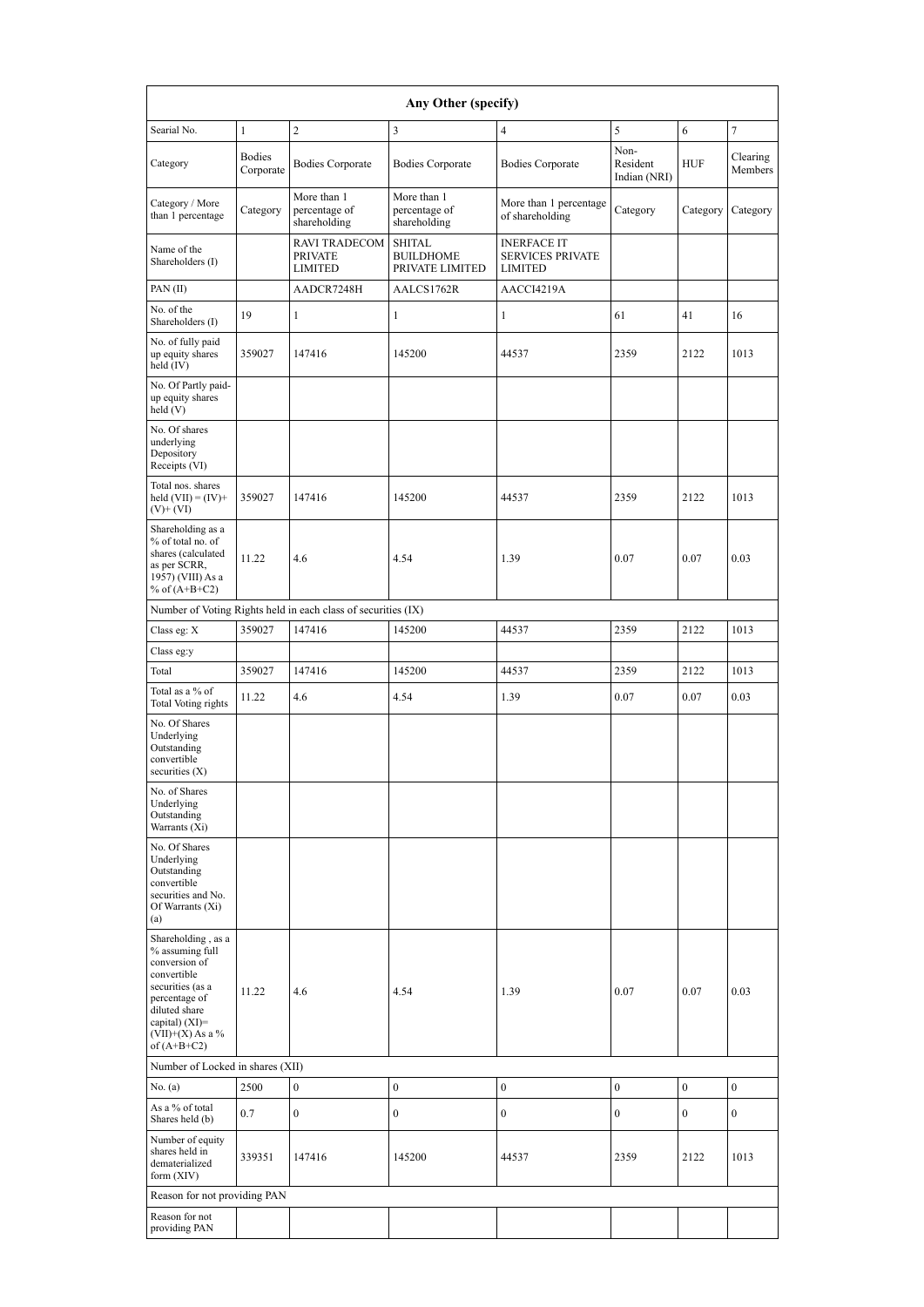| Searial No.                                                                                                                                                                          |                                                               |                       |  |
|--------------------------------------------------------------------------------------------------------------------------------------------------------------------------------------|---------------------------------------------------------------|-----------------------|--|
|                                                                                                                                                                                      | 8                                                             |                       |  |
| Category                                                                                                                                                                             | Firm                                                          |                       |  |
| Category / More<br>than 1 percentage                                                                                                                                                 | Category                                                      |                       |  |
| Name of the<br>Shareholders (I)                                                                                                                                                      |                                                               | Click here to go back |  |
| PAN(II)                                                                                                                                                                              |                                                               | Total                 |  |
| No. of the<br>Shareholders (I)                                                                                                                                                       | $\overline{4}$                                                | 141                   |  |
| No. of fully paid<br>up equity shares<br>held (IV)                                                                                                                                   | 85                                                            | 364606                |  |
| No. Of Partly paid-<br>up equity shares<br>held(V)                                                                                                                                   |                                                               |                       |  |
| No. Of shares<br>underlying<br>Depository<br>Receipts (VI)                                                                                                                           |                                                               |                       |  |
| Total nos. shares<br>held $(VII) = (IV) +$<br>$(V)+(VI)$                                                                                                                             | 85                                                            | 364606                |  |
| Shareholding as a<br>% of total no. of<br>shares (calculated<br>as per SCRR,<br>1957) (VIII) As a<br>% of $(A+B+C2)$                                                                 | $\mathbf{0}$                                                  | 11.39                 |  |
|                                                                                                                                                                                      | Number of Voting Rights held in each class of securities (IX) |                       |  |
| Class eg: X                                                                                                                                                                          | 85                                                            | 364606                |  |
| Class eg:y                                                                                                                                                                           |                                                               |                       |  |
| Total                                                                                                                                                                                | 85                                                            | 364606                |  |
| Total as a % of<br><b>Total Voting rights</b>                                                                                                                                        | $\boldsymbol{0}$                                              | 11.39                 |  |
| No. Of Shares<br>Underlying<br>Outstanding<br>convertible<br>securities $(X)$                                                                                                        |                                                               |                       |  |
| No. of Shares<br>Underlying<br>Outstanding<br>Warrants (Xi)                                                                                                                          |                                                               |                       |  |
| No. Of Shares<br>Underlying<br>Outstanding<br>convertible<br>securities and No.<br>Of Warrants (Xi)<br>(a)                                                                           |                                                               |                       |  |
| Shareholding, as a<br>% assuming full<br>conversion of<br>convertible<br>securities (as a<br>percentage of<br>diluted share<br>capital) (XI)=<br>$(VII)+(X)$ As a %<br>of $(A+B+C2)$ | $\mathbf{0}$                                                  | 11.39                 |  |
| Number of Locked in shares (XII)                                                                                                                                                     |                                                               |                       |  |
| No. (a)                                                                                                                                                                              | $\boldsymbol{0}$                                              | 2500                  |  |
| As a % of total<br>Shares held (b)                                                                                                                                                   | $\theta$                                                      | 0.69                  |  |
| Number of equity<br>shares held in<br>dematerialized                                                                                                                                 | 85                                                            | 344930                |  |
| form $(XIV)$                                                                                                                                                                         |                                                               |                       |  |
| Reason for not providing PAN                                                                                                                                                         |                                                               |                       |  |